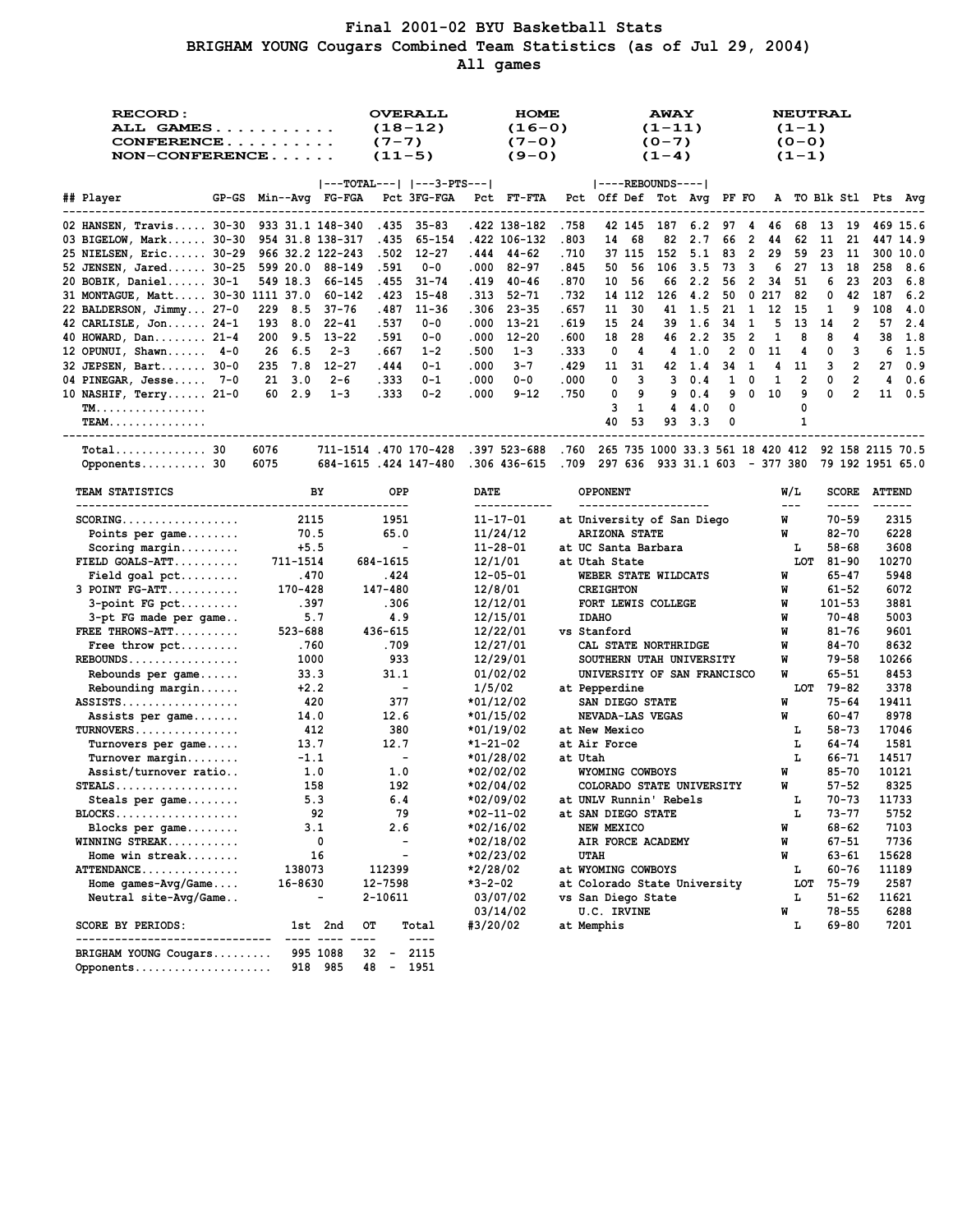### **Final 2001-02 BYU Basketball Stats BRIGHAM YOUNG Cougars Category Leaders (as of Jul 29, 2004) All games**

| <b>FG PERCENTAGE</b><br>------------------------------ |              |                                                | FG ATT Pct<br>-----  |
|--------------------------------------------------------|--------------|------------------------------------------------|----------------------|
| OPUNUI, Shawn 2 3 .667                                 |              |                                                |                      |
| $HOWARD$ , $Dan \ldots \ldots$ .                       |              | $13 \quad 22$                                  | .591                 |
| JENSEN, Jared                                          |              | 88 149                                         | .591                 |
| CARLISLE, Jon                                          |              | 22 41                                          | .537                 |
| NIELSEN, Eric 122 243                                  |              |                                                | .502                 |
| BALDERSON, Jimmy                                       |              | 37 76                                          | .487                 |
| BOBIK, Daniel                                          |              | 66 145                                         | .455                 |
| JEPSEN, Bart                                           |              | 12 27                                          | .444                 |
| BIGELOW, Mark                                          |              | 138 317                                        | .435                 |
| HANSEN, Travis 148 340                                 |              |                                                | .435                 |
| MONTAGUE, Matt 60 142                                  |              |                                                | .423                 |
|                                                        |              |                                                | .333                 |
| PINEGAR, Jesse 2 6<br>NASHIF, Terry 1 3                |              |                                                | .333                 |
|                                                        |              |                                                |                      |
| 3-POINT PERCENTAGE 3FG ATT Pct<br>--------------       |              |                                                | ----                 |
| OPUNUI, Shawn                                          | $\mathbf{1}$ | $\overline{\mathbf{2}}$                        | .500                 |
| NIELSEN, Eric                                          | 12           | 27                                             | .444                 |
| BIGELOW, Mark                                          |              | 65 154                                         | .422                 |
| HANSEN, Travis                                         |              | 35 83                                          | .422                 |
| BOBIK, Daniel                                          |              | $31 \t 74$                                     | .419                 |
| MONTAGUE, Matt                                         |              | 15 48                                          | .313                 |
| BALDERSON, Jimmy                                       |              |                                                | .306                 |
| $PINEGAR, Jesse$ .                                     |              | $\begin{matrix} 11 & 36 \\ 0 & 1 \end{matrix}$ | .000                 |
| JEPSEN, Bart                                           |              |                                                | $0\quad 1\quad .000$ |
| NASHIF, $Terry$ 0 2                                    |              |                                                | .000                 |
|                                                        |              |                                                |                      |
| FT PERCENTAGE FT ATT Pct                               |              |                                                |                      |
| BOBIK, Daniel 40 46 .870                               |              |                                                |                      |
|                                                        |              |                                                | .845                 |
| <b>JENSEN, Jared 82 97</b><br>BIGELOW, Mark 106 132    |              |                                                | .803                 |
| HANSEN, Travis 138 182                                 |              |                                                | .758                 |
|                                                        |              |                                                | .750                 |
| NASHIF, Terry 9 12<br>MONTAGUE, Matt 52 71             |              |                                                | .732                 |
| NIELSEN, Eric 44 62 .710                               |              |                                                |                      |
| BALDERSON, Jimmy                                       |              | 23 35                                          | .657                 |
| $C\Delta D T T C T F$ $T \circ n$                      | 12           |                                                | $21 \quad 619$       |

| <b>POINTS</b>               | G Pts | Pts/G | <b>POINTS AVERAGE</b><br>____________________________ | G Pts Avg/G |      |
|-----------------------------|-------|-------|-------------------------------------------------------|-------------|------|
| HANSEN, Travis 30 469       |       | 15.6  | HANSEN, Travis 30 469                                 |             | 15.6 |
| BIGELOW, Mark 30 447        |       | 14.9  | BIGELOW, Mark 30 447                                  |             | 14.9 |
| NIELSEN, Eric 30            | -300  | 10.0  | NIELSEN, $Eric$ 30 300                                |             | 10.0 |
| <b>JENSEN, Jared 30 258</b> |       | 8.6   | JENSEN, Jared 30                                      | 258         | 8.6  |
| BOBIK, Daniel 30            | -203  | 6.8   | BOBIK, Daniel 30                                      | 203         | 6.8  |
| MONTAGUE, Matt 30           | 187   | 6.2   | MONTAGUE, Matt 30                                     | 187         | 6.2  |
| BALDERSON, Jimmy 27         | 108   | 4.0   | BALDERSON, Jimmy 27                                   | 108         | 4.0  |
| CARLISLE, Jon 24            | 57    | 2.4   | CARLISLE, Jon 24                                      | 57          | 2.4  |
| $HOWARD$ , $Dan$ 21         | 38    | 1.8   | $HOWARD$ , $Dan$ 21                                   | 38          | 1.8  |
| JEPSEN, Bart 30             | 27    | 0.9   | OPUNUI, Shawn 4                                       | -6          | 1.5  |
| $NASHIF$ , $Terry$ 21       | 11    | 0.5   | JEPSEN, Bart 30                                       | 27          | 0.9  |
| OPUNUI, Shawn 4             | 6     | 1.5   | PINEGAR, Jesse 7                                      | 4           | 0.6  |

| FG PERCENTAGE FG ATT                                                    |              |                              | Pct            | FIELD GOAL ATTEMPTS G Att Att/G                                         |           |
|-------------------------------------------------------------------------|--------------|------------------------------|----------------|-------------------------------------------------------------------------|-----------|
| ------------<br>OPUNUI, Shawn                                           |              | $2 \quad 3$                  | ------<br>.667 | $HANSEN, Travis$ 30<br>340                                              | 11.3      |
| HOWARD, Dan                                                             | 13           | 22                           | .591           | BIGELOW, Mark 30<br>317                                                 | 10.6      |
|                                                                         |              | 88 149                       | .591           | NIELSEN, Eric 30<br>243                                                 | 8.1       |
| JENSEN, Jared                                                           |              |                              |                |                                                                         |           |
| CARLISLE, Jon                                                           |              | 22 41                        | .537           | JENSEN, Jared 30<br>149                                                 | 5.0       |
| <b>NIELSEN, Eric 122 243</b>                                            |              |                              | .502           | BOBIK, Daniel 30<br>145                                                 | 4.8       |
| BALDERSON, Jimmy                                                        |              | 37 76                        | .487           |                                                                         |           |
| BOBIK, Daniel                                                           |              | 66 145                       | .455           | FIELD GOALS MADE G Made Made/G                                          |           |
| JEPSEN, Bart                                                            | 12           | 27                           | .444           | ---------------------------------                                       |           |
| BIGELOW, Mark 138 317                                                   |              |                              | .435           | $HANSEN, Travis$ 30<br>148                                              | 4.9       |
| HANSEN, Travis 148 340                                                  |              |                              | .435           | BIGELOW, Mark 30<br>138                                                 | 4.6       |
| MONTAGUE, Matt 60 142                                                   |              |                              | .423           | NIELSEN, Eric 30<br>122                                                 | 4.1       |
|                                                                         |              |                              |                |                                                                         |           |
| $\verb PINEGAR , Jesse 2$                                               |              | 6                            | . 333          | JENSEN, Jared 30<br>88                                                  | 2.9       |
| $NASHIF$ , Terry $1$                                                    |              | 3                            | .333           | BOBIK, Daniel 30<br>66                                                  | 2.2       |
| <b>3-POINT PERCENTAGE 3FG ATT</b><br>---------------------------------- |              |                              | Pct            | 3-POINT FG ATTEMPTS G Att Att/G<br>------------------------------------ |           |
|                                                                         |              |                              |                |                                                                         |           |
| OPUNUI, Shawn                                                           |              | 1 2                          | .500           | BIGELOW, Mark 30<br>154                                                 | 5.1       |
| NIELSEN, Eric                                                           | 12           | 27                           | .444           | HANSEN, Travis 30<br>83                                                 | 2.8       |
| BIGELOW, Mark                                                           |              | 65 154                       | .422           | BOBIK, Daniel 30<br>74                                                  | 2.5       |
| HANSEN, Travis                                                          | 35           | - 83                         | .422           | MONTAGUE, Matt 30<br>48                                                 | 1.6       |
| BOBIK, Daniel                                                           | 31           | 74                           | .419           | BALDERSON, Jimmy 27<br>36                                               | 1.3       |
| MONTAGUE, Matt                                                          | 15           | 48                           | .313           |                                                                         |           |
| BALDERSON, Jimmy                                                        | 11           | 36                           | .306           | 3-POINT FGS MADE G Made Made/G                                          |           |
| $\verb!PINEGAR!/ \;\; Jesse.$                                           | $\mathbf{0}$ |                              | 1.000          | _____________________________________                                   |           |
|                                                                         |              |                              |                |                                                                         |           |
| <b>JEPSEN, Bart</b>                                                     | $\mathbf{0}$ | $\mathbf{1}$                 | .000           | 65<br>BIGELOW, Mark 30                                                  | 2.2       |
| <b>NASHIF, Terry</b>                                                    |              | $\mathbf{0}$<br>$\mathbf{2}$ | .000           | HANSEN, Travis 30<br>35                                                 | 1.2       |
|                                                                         |              |                              |                | BOBIK, Daniel 30<br>31                                                  | 1.0       |
|                                                                         |              |                              |                | 15<br>MONTAGUE, Matt 30                                                 | 0.5       |
|                                                                         |              |                              |                | NIELSEN, Eric 30<br>12                                                  | 0.4       |
|                                                                         |              |                              |                |                                                                         |           |
| FT PERCENTAGE FT ATT<br>------------                                    |              |                              | Pct<br>-----   | <b>FREE THROW ATTEMPTS</b><br>G Att Att/G<br>--------------             |           |
| BOBIK, Daniel                                                           | 40           | 46                           | .870           | HANSEN, Travis 30<br>182                                                | 6.1       |
| JENSEN, Jared 82                                                        |              | 97                           | .845           | BIGELOW, Mark 30<br>132                                                 | 4.4       |
|                                                                         |              |                              |                |                                                                         |           |
| BIGELOW, Mark 106 132                                                   |              |                              | .803           | JENSEN, Jared 30<br>97                                                  | 3.2       |
| <b>HANSEN, Travis 138 182</b>                                           |              |                              | .758           | MONTAGUE, Matt 30<br>71                                                 | 2.4       |
| <b>NASHIF, Terry 9</b>                                                  |              | 12                           | .750           | 62<br>NIELSEN, Eric 30                                                  | 2.1       |
| MONTAGUE, Matt 52 71                                                    |              |                              | .732           |                                                                         |           |
| <b>NIELSEN, Eric</b>                                                    | 44           | 62                           | .710           | <b>FREE THROWS MADE</b><br>G Made Made/G                                |           |
| BALDERSON, Jimmy                                                        |              | 23 35                        | .657           |                                                                         |           |
| $CARLISLE$ , $Jon$                                                      | 13           | 21                           | .619           | 138<br>$HANSEN, Travis$ 30                                              | 4.6       |
| HOWARD, Dan                                                             | 12           | 20                           | .600           | BIGELOW, Mark 30                                                        | 3.5       |
|                                                                         |              |                              |                | 106                                                                     |           |
| <b>JEPSEN, Bart</b>                                                     | 3            | 7                            | .429           | NIELSEN, Eric 30<br>44                                                  | 1.5       |
| OPUNUI, Shawn                                                           | 1            | 3                            | .333           | JENSEN, Jared 30<br>82                                                  | 2.7       |
|                                                                         |              |                              |                | BOBIK, Daniel 30<br>40                                                  | 1.3       |
|                                                                         |              |                              |                | MONTAGUE, Matt 30<br>52                                                 | 1.7       |
|                                                                         |              |                              |                |                                                                         |           |
| <b>POINTS</b>                                                           | G            | <b>Pts</b>                   | $P$ ts/G       | <b>POINTS AVERAGE</b><br>G                                              | Pts Avg/G |
| <b>HANSEN, Travis 30</b>                                                |              | 469                          | 15.6           | HANSEN, Travis 30<br>469                                                | 15.6      |
| BIGELOW, Mark 30                                                        |              | 447                          | 14.9           | $BIGELOW, Mark$<br>447<br>30                                            | 14.9      |
| NIELSEN, Eric 30                                                        |              | 300                          | 10.0           | NIELSEN, Eric 30<br>300                                                 | 10.0      |
| <b>JENSEN, Jared 30</b>                                                 |              | 258                          | 8.6            | JENSEN, Jared 30<br>258                                                 | 8.6       |
| BOBIK, Daniel                                                           | 30           | 203                          | 6.8            | BOBIK, Daniel 30<br>203                                                 | 6.8       |
|                                                                         |              |                              |                |                                                                         |           |
| MONTAGUE, Matt 30                                                       |              | 187                          | 6.2            | MONTAGUE, Matt 30<br>187                                                | 6.2       |
| BALDERSON, Jimmy 27                                                     |              | 108                          | 4.0            | BALDERSON, Jimmy 27<br>108                                              | 4.0       |
| CARLISLE, Jon 24                                                        |              | 57                           | 2.4            | CARLISLE, Jon 24<br>57                                                  | 2.4       |
| HOWARD, Dan 21                                                          |              | 38                           | 1.8            | $HOWARD$ , $Dan$ 21<br>38                                               | 1.8       |
| JEPSEN, Bart 30                                                         |              | 27                           | 0.9            | OPUNUI, Shawn<br>4<br>- 6                                               | 1.5       |
| <b>NASHIF, Terry 21</b>                                                 |              | 11                           | 0.5            | JEPSEN, Bart 30<br>27                                                   | 0.9       |
| OPUNUI, Shawn                                                           |              |                              |                | PINEGAR, Jesse<br>4<br>7                                                |           |
|                                                                         | 4            | 6                            | 1.5            |                                                                         | 0.6       |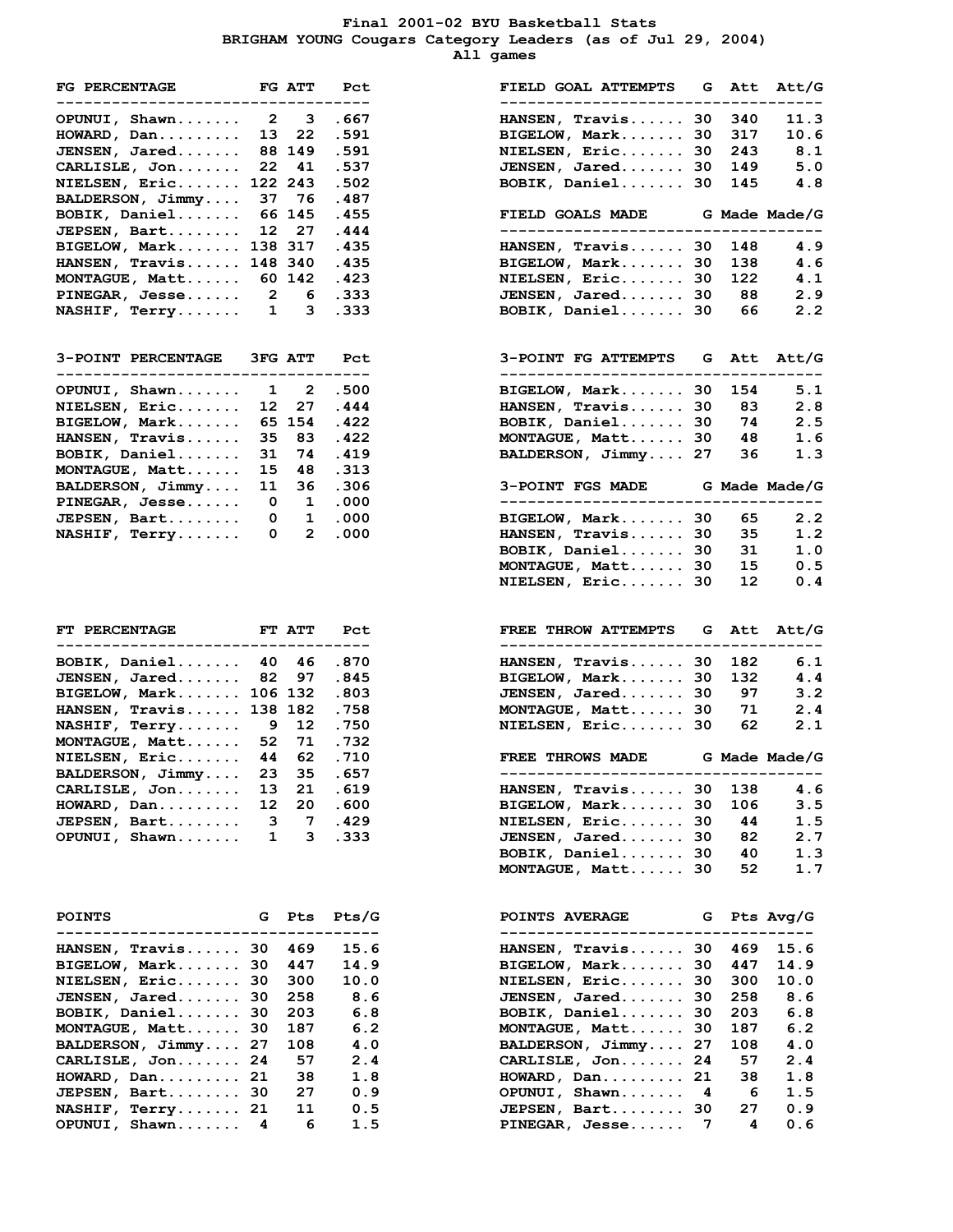### **Final 2001-02 BYU Basketball Stats BRIGHAM YOUNG Cougars Category Leaders (as of Jul 29, 2004) All games**

| <b>REBOUNDS</b><br>--------------------                                |       |                                  | G Reb Reb/G<br>. - - - - - - |
|------------------------------------------------------------------------|-------|----------------------------------|------------------------------|
| HANSEN, Travis                                                         | 30    | 187                              | 6.2                          |
| NIELSEN, Eric                                                          | 30    | 152                              | 5.1                          |
| MONTAGUE, Matt                                                         | 30    | 126<br>106                       | 4.2                          |
| JENSEN, Jared 30                                                       |       |                                  | 3.5                          |
| BIGELOW, Mark 30                                                       |       | 82                               | 2.7                          |
| <b>REBOUND AVERAGE</b><br>_____________________                        | G     |                                  | Reb Avg/G<br>.______________ |
| HANSEN, Travis                                                         | 30    | 187                              | 6.2                          |
| NIELSEN, Eric                                                          | 30    | 152                              | 5.1                          |
| MONTAGUE, Matt                                                         | 30    | 126                              | 4.2                          |
| JENSEN, Jared. 30                                                      |       | 106                              | 3.5                          |
| BIGELOW, Mark 30                                                       |       | 82                               | 2.7                          |
| OFFENSIVE REBOUNDS G No. Avg/G                                         |       |                                  |                              |
| -----------------------------------<br>JENSEN, Jared                   |       |                                  | 30 50 1.7                    |
|                                                                        |       |                                  | 1.4                          |
| HANSEN, Travis 30 42<br>NIELSEN, Eric 30 37                            |       |                                  | 1.2                          |
|                                                                        |       |                                  |                              |
| HOWARD, Dan 21 18 0.9<br>CARLISLE, Jon 24 15 0.6                       |       |                                  |                              |
| DEFENSIVE REBOUNDS G No. Avg/G<br>------------------------------------ |       |                                  |                              |
| HANSEN, Travis                                                         |       |                                  | 30 145 4.8                   |
| NIELSEN, Eric                                                          | 30    | 115                              | 3.8                          |
| MONTAGUE, Matt                                                         |       | 30 112                           | 3.7                          |
| BIGELOW, Mark 30                                                       |       | 68                               | 2.3                          |
| BOBIK, Daniel 30                                                       |       | 56                               | 1.9                          |
| JENSEN, Jared                                                          | 30    | 56                               | 1.9                          |
| <b>FOULS</b>                                                           |       |                                  | G No. Per/G                  |
| ---------------------                                                  | $- -$ | ---                              | ------                       |
| HANSEN, Travis                                                         | 30    | 97                               | 3.2                          |
| NIELSEN, Eric                                                          | 30    | 83                               | 2.8                          |
| $JENSEN$ , $Jared$ 30                                                  |       | 73                               | 2.4                          |
| BIGELOW, Mark 30                                                       |       | 66                               | 2.2                          |
| BOBIK, Daniel 30 56                                                    |       |                                  | 1.9                          |
| <b>FOULOUTS</b><br>----------------------------                        |       | G No.                            |                              |
| HANSEN, Travis 30                                                      |       | $\overline{\mathbf{4}}$          |                              |
|                                                                        |       |                                  |                              |
|                                                                        |       |                                  |                              |
| JENSEN, Jared                                                          | 30    | 3                                |                              |
| BOBIK, Daniel 30                                                       |       | $\overline{2}$                   |                              |
| NIELSEN, Eric 30<br>HOWARD, Dan                                        | 21    | $\overline{2}$<br>$\overline{2}$ |                              |

**BIGELOW, Mark....... 30 2**

| <b>REBOUNDS</b><br>G.<br>Reb/G<br>Reb<br>ASSISTS<br>------------------------<br>------------------------<br>6.2<br><b>HANSEN, Travis 30</b><br>187<br>MONTAGUE, Matt 30<br>5.1<br><b>NIELSEN, Eric 30</b><br>152<br>HANSEN, Travis 30<br>126<br>4.2<br>MONTAGUE, Matt 30<br>BIGELOW, Mark 30<br>JENSEN, Jared 30<br>3.5<br>BOBIK, Daniel 30<br>106<br>BIGELOW, Mark 30<br>82<br>2.7<br>NIELSEN, Eric 30 | G  |
|---------------------------------------------------------------------------------------------------------------------------------------------------------------------------------------------------------------------------------------------------------------------------------------------------------------------------------------------------------------------------------------------------------|----|
|                                                                                                                                                                                                                                                                                                                                                                                                         |    |
|                                                                                                                                                                                                                                                                                                                                                                                                         |    |
|                                                                                                                                                                                                                                                                                                                                                                                                         |    |
|                                                                                                                                                                                                                                                                                                                                                                                                         |    |
|                                                                                                                                                                                                                                                                                                                                                                                                         |    |
|                                                                                                                                                                                                                                                                                                                                                                                                         |    |
| <b>REBOUND AVERAGE</b><br>Avq/G<br><b>STEALS</b><br>G Reb                                                                                                                                                                                                                                                                                                                                               | G  |
| 6.2<br><b>HANSEN, Travis 30</b><br>187<br>MONTAGUE, Matt 30                                                                                                                                                                                                                                                                                                                                             |    |
| 5.1<br>NIELSEN, Eric 30<br>BOBIK, Daniel 30<br>152                                                                                                                                                                                                                                                                                                                                                      |    |
| 4.2<br>BIGELOW, Mark 30<br>MONTAGUE, Matt 30<br>126                                                                                                                                                                                                                                                                                                                                                     |    |
| JENSEN, Jared 30<br>3.5<br>HANSEN, Travis 30<br>106                                                                                                                                                                                                                                                                                                                                                     |    |
| BIGELOW, Mark 30<br>2.7<br>JENSEN, Jared 30<br>82                                                                                                                                                                                                                                                                                                                                                       |    |
| Avq/G<br><b>OFFENSIVE REBOUNDS</b><br>G No.<br><b>BLOCKED SHOTS</b>                                                                                                                                                                                                                                                                                                                                     | G  |
| JENSEN, Jared 30<br>50<br>1.7<br>NIELSEN, Eric 30                                                                                                                                                                                                                                                                                                                                                       |    |
| 42<br>1.4<br>CARLISLE, Jon 24<br>HANSEN, Travis 30                                                                                                                                                                                                                                                                                                                                                      |    |
| HANSEN, Travis<br>NIELSEN, Eric 30<br>37<br>1.2                                                                                                                                                                                                                                                                                                                                                         | 30 |
| 18<br>0.9<br>JENSEN, Jared 30<br>HOWARD, Dan 21                                                                                                                                                                                                                                                                                                                                                         |    |
| 15<br>BIGELOW, Mark<br>CARLISLE, Jon 24<br>0.6                                                                                                                                                                                                                                                                                                                                                          | 30 |
| <b>DEFENSIVE REBOUNDS</b><br>Avq/G<br>G<br>No.<br><b>MINUTES</b>                                                                                                                                                                                                                                                                                                                                        | G  |
| 4.8<br>MONTAGUE, Matt 30 1111<br>HANSEN, Travis 30<br>145                                                                                                                                                                                                                                                                                                                                               |    |
| 3.8<br><b>NIELSEN, Eric 30</b><br>115<br>NIELSEN, Eric 30                                                                                                                                                                                                                                                                                                                                               |    |
| MONTAGUE, Matt 30<br>112<br>3.7<br>BIGELOW, Mark 30                                                                                                                                                                                                                                                                                                                                                     |    |
| HANSEN, Travis 30<br>BIGELOW, Mark 30<br>- 68<br>2.3                                                                                                                                                                                                                                                                                                                                                    |    |
| BOBIK, Daniel 30<br>1.9<br>JENSEN, Jared 30<br>56                                                                                                                                                                                                                                                                                                                                                       |    |
| <b>JENSEN, Jared 30</b><br>56<br>1.9                                                                                                                                                                                                                                                                                                                                                                    |    |
| Per/G<br><b>FOULS</b><br>G.<br>No.<br><b>TURNOVERS</b>                                                                                                                                                                                                                                                                                                                                                  | G  |

| FOULS                       |      | G No. Per/G | <b>TURNOVERS</b>  | G No. | TO/G |
|-----------------------------|------|-------------|-------------------|-------|------|
| <b>HANSEN, Travis 30 97</b> |      | 3.2         | MONTAGUE, Matt 30 | 82    | 2.7  |
| NIELSEN, Eric 30            | - 83 | 2. R        | HANSEN, Travis 30 | 68    | 2.3  |
| JENSEN, Jared 30            | - 73 | 2.4         | BIGELOW, Mark 30  | 62    | 2.1  |
| BIGELOW, Mark 30            | 66   | 2.2         | NIELSEN, Eric 30  | 59    | 2.0  |
| BOBIK, Daniel 30            | 56   | 1.9         | BOBIK, Daniel 30  | 51    | 1.7  |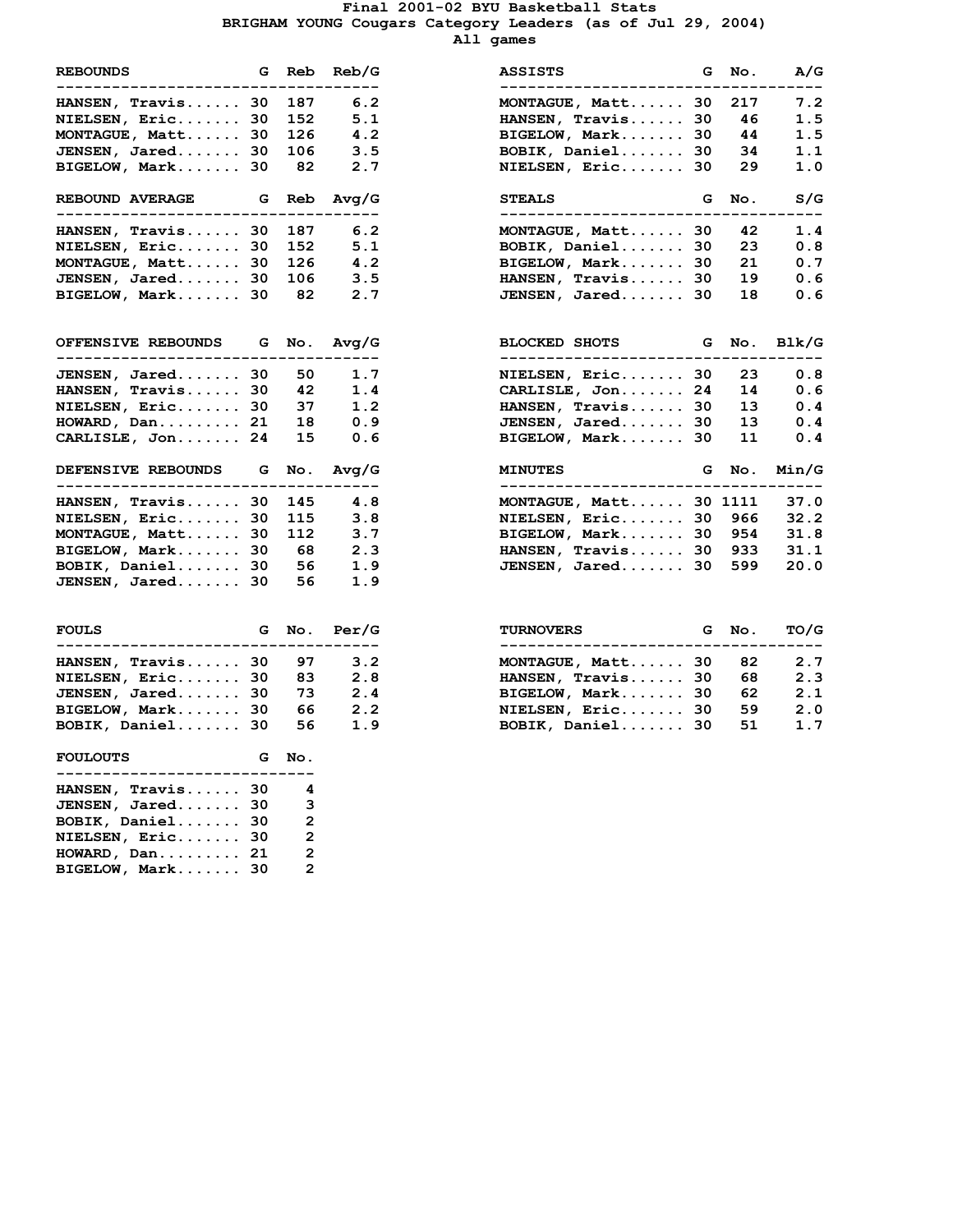## **Final 2001-02 BYU Basketball Stats BRIGHAM YOUNG Cougars Overall/Conference Statistics (as of Jul 29, 2004) All games**

|                                            | -----------------OVERALL STATISTICS------------------ |              |                 |                  |                  |                        |     |                |            |                                         | ----------------CONFERENCE STATISTICS-------------- |                                                     |                |                 |                |                           |                |              |                |             |
|--------------------------------------------|-------------------------------------------------------|--------------|-----------------|------------------|------------------|------------------------|-----|----------------|------------|-----------------------------------------|-----------------------------------------------------|-----------------------------------------------------|----------------|-----------------|----------------|---------------------------|----------------|--------------|----------------|-------------|
| <b>SUMMARY</b>                             | GP-GS Min/G                                           |              |                 | $FG\$ 3PT $\%$   |                  |                        |     |                |            | $FT$ <sup>8</sup> R/G A/G STL BLK PTS/G |                                                     | GP-GS Min/G                                         |                | $FG\$ 3PT $\%$  |                | FT% R/G A/G STL BLK PTS/G |                |              |                |             |
|                                            |                                                       |              |                 |                  |                  |                        |     |                |            |                                         |                                                     |                                                     |                |                 |                |                           |                |              |                |             |
| HANSEN, Travis 30-30                       |                                                       | 31.1         | .435            | .422             | .758             | 6.2                    | 1.5 | 19             | 13         | 15.6                                    | $14 - 14$                                           | 31.5                                                | .420           | .472            | .710           | 5.1                       | 1.7            | 10           | 7              | 15.4        |
| $BIGELOW, Mark 30-30$                      |                                                       | 31.8         | .435            | .422             | .803             | 2.7                    | 1.5 | 21             | 11         | 14.9                                    | $14 - 14$                                           | 32.6                                                | .446           | .371            | .682           | 2.4                       | 1.4            | 11           | 4              | 12.1        |
| <b>NIELSEN, Eric 30-29</b>                 |                                                       | 32.2         | .502            | .444             | .710             | 5.1                    | 1.0 | 11             | 23         | 10.0                                    | $14 - 13$                                           | 32.2                                                | .487           | .529            | .750           | 4.6                       | 0.8            | 4            | 15             | 10.4        |
| JENSEN, Jared 30-25                        |                                                       | 20.0         | .591            | .000             | .845             | 3.5                    | 0.2 | 18             | 13         | 8.6                                     | $14 - 13$                                           | 19.8                                                | .579           | .000            | .859           | 3.4                       | 0.1            | 11           | 7              | 10.2        |
| BOBIK, Daniel 30-1                         |                                                       | 18.3         | .455            | .419             | .870             | 2.2                    | 1.1 | 23             | 6          | 6.8                                     | $14 - 1$                                            | 16.1                                                | .435           | . 333           | .857           | 1.6                       | 0.6            | 6            | 1              | 4.2         |
| MONTAGUE, Matt 30-30                       |                                                       | 37.0         | .423            | . 313            | .732             | 4.2                    | 7.2 | 42             | 0          | 6.2                                     | $14 - 14$                                           | 38.3                                                | .458           | .379            | .682           | 3.9                       | 7.3            | 17           | 0              | 6.6         |
| BALDERSON, Jimmy 27-0                      |                                                       | 8.5          | .487            | .306             | .657             | 1.5                    | 0.4 | 9              | 1          | 4.0                                     | $14 - 0$                                            | 8.3                                                 | .400           | .263            | . 722          | 1.3                       | 0.4            | 4            | 1              | 3.6         |
| CARLISLE, Jon 24-1                         |                                                       | 8.0          | .537            | .000             | .619             | 1.6                    | 0.2 | 2              | 14         | 2.4                                     | $14 - 0$                                            | 6.9                                                 | .471           | .000            | .643           | 1.1                       | 0.3            | 1            | ۹              | 1.8         |
| $HOWARD$ , $Dan \ldots \ldots \ldots 21-4$ |                                                       | 9.5          | .591            | .000             | .600             | 2.2                    | 0.0 | 4              | 8          | 1.8                                     | $8 - 1$                                             | 12.0                                                | .667           | .000            | .583           | 3.3                       | 0.1            | 3            | 4              | 2.9         |
| OPUNUI, Shawn 4-0                          |                                                       | 6.5          | .667            | .500             | . 333            | 1.0                    | 2.8 | з              | 0          | 1.5                                     |                                                     |                                                     |                |                 |                |                           |                |              |                |             |
| JEPSEN, Bart 30-0                          |                                                       | 7.8          | .444            | .000             | .429             | 1.4                    | 0.1 | 2              | 3          | 0.9                                     | $14 - 0$                                            | 7.5                                                 | .583           | .000            | .250           | 1.0                       | 0.1            | 2            | $\overline{2}$ | 1.1         |
| $PINEGAR, Jesse 7-0$                       |                                                       | 3.0          | .333            | .000             | .000             | 0.4                    | 0.1 | $\overline{2}$ | 0          | 0.6                                     | $1 - 0$                                             | 1.0                                                 | .000           | .000            | .000           | 0.0                       | 0.0            | 0            | 0              | 0.0         |
| NASHIF, Terry 21-0                         |                                                       | 2.9          | .333            | .000             | .750             | 0.4                    | 0.5 | $\overline{2}$ | 0          | 0.5                                     | $10 - 0$                                            | 2.2                                                 | .000           |                 | .000 1.000     | 0.0                       | 0.3            | 1            | 0              | 0.4         |
| $Total$ 30                                 |                                                       |              | .470            | .397             |                  | .760 33.3 14.0 158     |     |                | 92         | 70.5                                    | 14                                                  |                                                     | .467           | .389            |                | .735 29.6 13.0            |                | 70           | 50             | 67.2        |
| Opponents 30                               |                                                       |              | .424            | .306             |                  | .709 31.1 12.6 192     |     |                | 79         | 65.0                                    | 14                                                  |                                                     | .449           | . 332           |                | .744 31.5 13.3            |                | 81           | 42             | 66.4        |
|                                            |                                                       |              |                 |                  |                  |                        |     |                |            |                                         |                                                     |                                                     |                |                 |                |                           |                |              |                |             |
|                                            | -----------------OVERALL STATISTICS------------------ |              |                 |                  |                  |                        |     |                |            |                                         |                                                     | ----------------CONFERENCE STATISTICS-------------- |                |                 |                |                           |                |              |                |             |
| <b>SCORING</b>                             | $FG-FGA$                                              |              | $_{\rm FG8}$    | 3FG-FGA 3PT%     |                  | $FT-FTA$               |     |                |            | FT% PTS PTS/G                           | $FG-FGA$                                            | $_{\rm FG8}$                                        |                | 3FG-FGA 3PT%    |                | $FT-FTA$                  |                | $FT\%$       |                | PTS PTS/G   |
|                                            |                                                       |              |                 |                  |                  |                        |     |                |            |                                         |                                                     |                                                     |                |                 |                |                           |                |              |                |             |
| HANSEN, Travis                             | 148-340                                               | .435         |                 | $35 - 83$        | .422             | 138-182                |     | .758           | 469        | 15.6                                    | 66-157                                              | .420                                                |                | 17-36           | .472           | 66-93                     |                | .710         | 215            | 15.4        |
| BIGELOW, Mark                              | 138-317                                               | .435         |                 | 65-154.422       |                  | 106-132                |     | .803           | 447        | 14.9                                    | 58-130                                              | .446                                                |                | $23 - 62$       | .371           | $30 - 44$                 |                | .682         | 169            | 12.1        |
| NIELSEN, Eric                              | 122-243                                               | .502         |                 | 12-27            | . 444            | $44 - 62$              |     | .710           | 300        | 10.0                                    | 58-119                                              | .487                                                |                | 9-17            | .529           | $21 - 28$                 |                | .750         | 146            | 10.4        |
| JENSEN, Jared                              | 88-149                                                | .591         |                 | $0 - 0$          | .000             | $82 - 97$              |     | .845           | 258<br>203 | 8.6                                     | $44 - 76$                                           | .579                                                |                | $0 - 0$         | .000           | $55 - 64$                 |                | .859         | 143            | 10.2<br>4.2 |
| BOBIK, Daniel                              | 66-145                                                | .455         |                 | $31 - 74$        | .419             | $40 - 46$              |     | .870           |            | 6.8                                     | 20-46                                               | .435                                                |                | 7-21            | . 333          | $12 - 14$                 |                | .857<br>.682 | 59             | 6.6         |
| MONTAGUE, Matt                             | $60 - 142$                                            | .423         |                 | $15 - 48$        | . 313            | $52 - 71$              |     | . 732          | 187<br>108 | 6.2<br>4.0                              | $33 - 72$                                           | .458<br>.400                                        |                | $11 - 29$       | . 379          | $15 - 22$<br>$13 - 18$    |                | .722         | 92             | 3.6         |
| BALDERSON, Jimmy                           | 37–76<br>$22 - 41$                                    | .487<br>.537 |                 | 11-36<br>$0 - 0$ | .306<br>.000     | $23 - 35$<br>$13 - 21$ |     | . 657<br>. 619 | 57         | 2.4                                     | $16 - 40$<br>$8 - 17$                               | .471                                                |                | 5-19<br>$0 - 0$ | .263<br>.000   | $9 - 14$                  |                | . 643        | 50<br>25       | 1.8         |
| CARLISLE, Jon                              | $13 - 22$                                             | .591         |                 | $0 - 0$          | .000             | $12 - 20$              |     | .600           | 38         | 1.8                                     | $8 - 12$                                            | .667                                                |                | 0-0             | .000           | $7 - 12$                  |                | .583         | 23             | 2.9         |
| HOWARD, Dan                                | $2 - 3$                                               | .667         |                 | $1 - 2$          | .500             | $1 - 3$                |     | .333           | 6          | 1.5                                     |                                                     |                                                     |                |                 |                |                           |                |              |                |             |
| OPUNUI, Shawn<br>JEPSEN, Bart              | $12 - 27$                                             | .444         |                 | 0-1              | .000             | $3 - 7$                |     | . 429          | 27         | 0.9                                     | $7 - 12$                                            | .583                                                |                | 0-1             | .000           | $1 - 4$                   |                | .250         | 15             | 1.1         |
| PINEGAR, Jesse                             | $2 - 6$                                               | .333         |                 | $0 - 1$          | .000             | $0 - 0$                |     | .000           | 4          | 0.6                                     | $0 - 0$                                             | .000                                                |                | $0 - 0$         | .000           | $0 - 0$                   |                | .000         | 0              | 0.0         |
| NASHIF, Terry                              | 1-3                                                   | .333         |                 | $0 - 2$          | .000             | $9 - 12$               |     | .750           | 11         | 0.5                                     | $0 - 0$                                             | .000                                                |                | 0-0             | .000           | $4 - 4$                   |                | 1.000        | 4              | 0.4         |
| Total                                      | 711-1514                                              | .470         |                 | $170 - 428$      | .397             | $523 - 688$            |     | .760           | 2115       | 70.5                                    | $318 - 681$                                         | .467                                                |                | 72-185          | .389           | $233 - 317$               |                | .735         | 941            | 67.2        |
| Opponents                                  |                                                       | 684-1615.424 |                 | 147-480.306      |                  | 436-615                |     |                | .709 1951  | 65.0                                    | 328-730                                             | .449                                                |                | 68-205.332      |                | 206-277                   |                | .744         | 930            | 66.4        |
|                                            |                                                       |              |                 |                  |                  |                        |     |                |            |                                         |                                                     |                                                     |                |                 |                |                           |                |              |                |             |
|                                            | -----------------OVERALL STATISTICS                   |              |                 |                  |                  |                        |     |                |            |                                         |                                                     | ----------------CONFERENCE STATISTICS-------------- |                |                 |                |                           |                |              |                |             |
| <b>TOTALS</b>                              | O-REB D-REB TOTAL                                     |              |                 | PF               | FO               | A                      |     | TO A/TO Hi Pts |            |                                         |                                                     | O-REB D-REB TOTAL                                   |                | PF FO           |                | А                         | TO A/TO Hi Pts |              |                |             |
|                                            |                                                       |              |                 |                  |                  |                        |     |                |            |                                         |                                                     |                                                     |                |                 |                |                           |                |              |                |             |
| HANSEN, Travis                             | 42                                                    | 145          | 187             | 97               | 4                | 46                     | 68  | 0.7            | 30         |                                         | 17                                                  | 55                                                  | 72             | 41              | 2              | 24                        | 27             | 0.9          |                | 22          |
| BIGELOW, Mark                              | 14                                                    | 68           | 82              | 66               | 2                | 44                     | 62  | 0.7            | 31         |                                         | 4                                                   | 30                                                  | 34             | 32              | 0              | 20                        | 29             | 0.7          |                | 20          |
| NIELSEN, Eric                              | 37                                                    | 115          | 152             | 83               | 2                | 29                     | 59  | 0.5            | 29         |                                         | 14                                                  | 50                                                  | 64             | 37              | $\overline{2}$ | 11                        | 26             | 0.4          |                | 14          |
| TEMOEN Tened                               | $E^{\wedge}$                                          | E C          | 10 <sup>c</sup> | 72               | $\mathbf{\cdot}$ | $\epsilon$             | ר ה | $\sim$ $\sim$  | $\Omega$   |                                         | $\Omega$                                            | 10                                                  | $\overline{A}$ | 2E              | ົ              | $\mathbf{I}$              | 11.            | $^{\circ}$   |                | $\Omega$    |

| NIELSEN, Eric                | 37  | 115 | 152  | 83  | $\mathbf{z}$ | 29  | 59  | <b>U.S</b> | 29  | 14           | 50  | 64           | 37  | 2            | 11           | 26  | 0.4 | 14 |
|------------------------------|-----|-----|------|-----|--------------|-----|-----|------------|-----|--------------|-----|--------------|-----|--------------|--------------|-----|-----|----|
| JENSEN, Jared                | 50  | 56  | 106  | 73  | 3            | 6   | 27  | 0.2        | 20  | 29           | 18  | 47           | 35  | 2            |              | 11  | 0.1 | 20 |
| BOBIK, Daniel                | 10  | 56  | 66   | 56  | 2            | 34  | 51  | 0.7        | 17  |              | 19  | 22           | 27  |              | ۹            | 22  | 0.4 | 11 |
| MONTAGUE, Matt               | 14  | 112 | 126  | 50  | 0            | 217 | 82  | 2.6        | 13  | 6            | 49  | 55           | 24  | 0            | 102          | 37  | 2.8 | 13 |
| BALDERSON, Jimmy             | 11  | 30  | 41   | 21  |              | 12  | 15  | 0.8        | 19  | 5.           | 13  | 18           | 13  |              | 5.           | 6   | 0.8 | 14 |
| CARLISLE, Jon                | 15  | 24  | 39   | 34  |              | 5.  | 13  | 0.4        | 9   | 5.           | 11  | 16           | 18  | 0            | 4            | 6   | 0.7 | 8  |
| $HOWARD, Dan \ldots$         | 18  | 28  | 46   | 35  | 2            |     | 8   | 0.1        | 8   | 10           | 16  | 26           | 16  |              |              | 3.  | 0.3 | 8  |
| OPUNUI, Shawn                | 0   | 4   |      | 2   | <sup>0</sup> | 11  | 4   | 2.8        | 6   |              |     |              |     |              |              |     |     |    |
| JEPSEN, Bart                 | 11  | 31  | 42   | 34  |              |     | 11  | 0.4        |     | 4            | 10  | 14           | 12  | <sup>0</sup> | 2            |     | 0.5 |    |
| $\verb!PINEGAR!/ \;\; Jesse$ | 0   |     | ٩    |     | <sup>0</sup> |     | 2   | 0.5        | 2   | O.           | 0   | 0            | 0   | <sup>0</sup> | <sup>0</sup> |     | 0.0 |    |
| NASHIF, Terry                | 0   | 9   | ۹    | ۹   | 0            | 10  | ٩   | 1.1        | 4   | <sup>o</sup> | 0   | <sup>0</sup> | 5.  |              | ٩            |     | 1.5 | 4  |
|                              | 265 | 735 | 1000 | 561 | 18           | 420 | 412 | 1.0        | 101 | 115          | 300 | 415          | 260 | 9            | 182          | 174 | 1.0 | 85 |
| Opponents                    | 297 | 636 | 933  | 603 | -            | 377 | 380 | 1.0        | 90  | 141          | 300 | 441          | 284 |              | 186          | 174 | 1.1 | 79 |
|                              |     |     |      |     |              |     |     |            |     |              |     |              |     |              |              |     |     |    |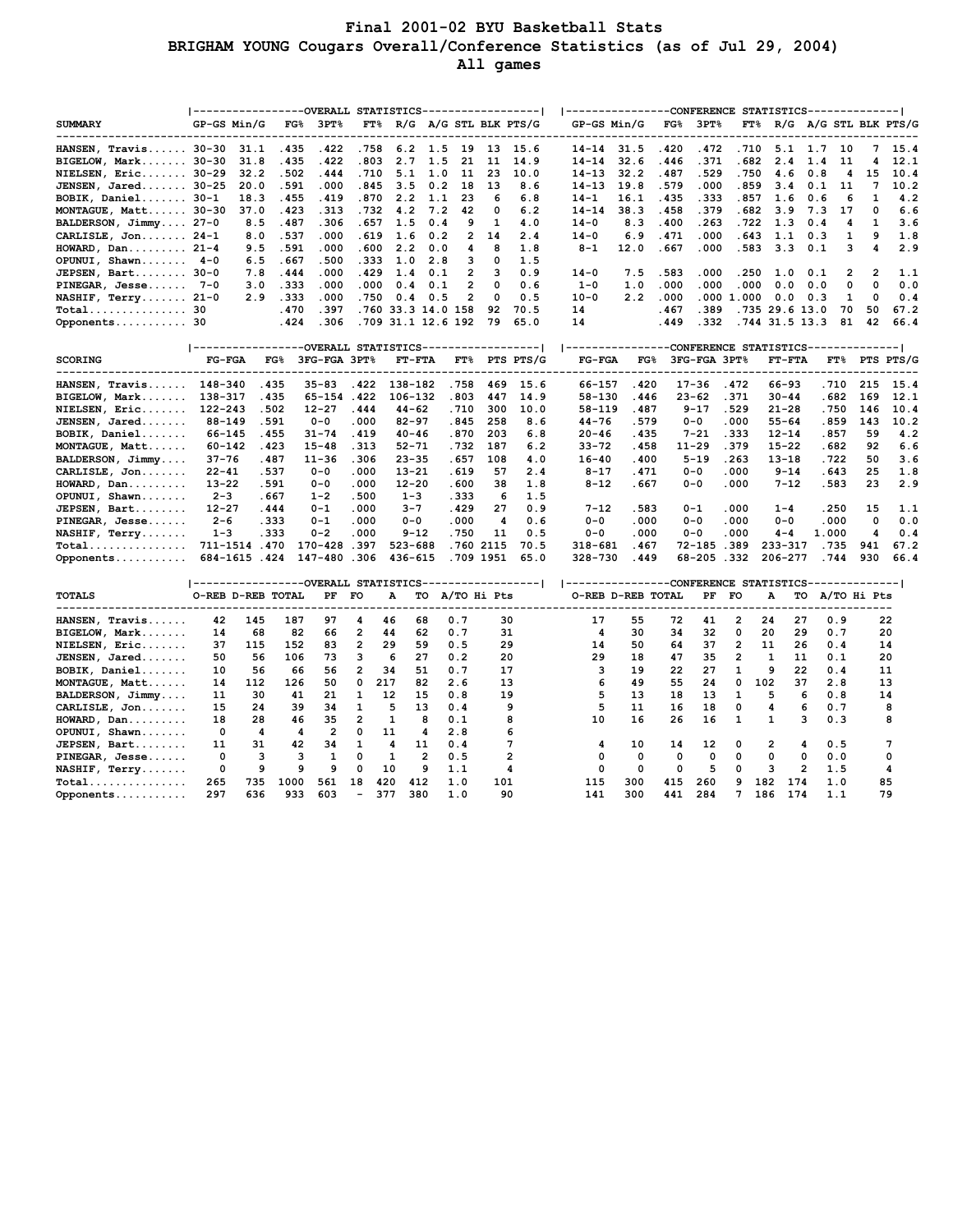## **Final 2001-02 BYU Basketball Stats BRIGHAM YOUNG Cougars Team Game-by-Game (as of Jul 29, 2004) All games**

#### **TEAM STATISTICS**

|                                     |                 |           |     |                                         |       | ---TOTAL---   --3-PTRS--                      |       |           |       | $ ----REBOUNDS--- $ |    |    |                               |     |    |      |                |                |             |                        |
|-------------------------------------|-----------------|-----------|-----|-----------------------------------------|-------|-----------------------------------------------|-------|-----------|-------|---------------------|----|----|-------------------------------|-----|----|------|----------------|----------------|-------------|------------------------|
| Opponent                            | Date            | Score     |     | W/L FG-FGA                              |       | Pct 3FG-FGA Pct FT-FTA Pct Off Def Tot Avg PF |       |           |       |                     |    |    |                               |     |    |      |                |                |             | A TO Blk Stl Pts---Avg |
| at University of San 11-17-01 70-59 |                 |           | W   | $20 - 44$                               | . 455 | $3 - 10$                                      | .300  | $27 - 35$ | . 771 | 8                   | 29 |    | 37 37.0                       | 27  | 14 | 18   | 2              | 6              | 70          | 70.0                   |
| <b>ARIZONA STATE</b>                | 11/24/12        | $82 - 70$ | M   | $25 - 55$                               | . 455 | $7 - 17$                                      | .412  | $25 - 31$ | .806  | 15                  | 27 |    | 42 39.5                       | 21  | 13 | 19   | $\mathbf{1}$   | 3              | 82          | 76.0                   |
| at UC Santa Barbara                 | $11 - 28 - 01$  | $58 - 68$ | L   | $20 - 52$                               | . 385 | $6 - 14$                                      | . 429 | $12 - 16$ | .750  | 7                   | 28 |    | 35 38.0                       | 18  | 11 | 17   | 3              | 4              | 58          | 70.0                   |
| at Utah State                       | 12/1/01         | $81 - 90$ | Lot | $28 - 58$                               | . 483 | $9 - 20$                                      | .450  | $16 - 19$ | . 842 | 10                  | 14 |    | 24 34.5                       | 24  | 16 | 10   | 1              | 4              | 81          | 72.8                   |
| WEBER STATE WILDCATS                | $12 - 05 - 01$  | $65 - 47$ | W   | $26 - 57$                               | . 456 | $5 - 15$                                      | . 333 | $8 - 9$   | .889  | 11                  | 26 |    | 37 35.0                       | 20  | 17 | 12   | 3              | 5              | 65          | 71.2                   |
| <b>CREIGHTON</b>                    | 12/8/01         | 61-52     | M   | $19 - 40$                               | . 475 | $3 - 7$                                       | .429  | $20 - 25$ | .800  | 5                   | 31 |    | 36 35.2                       | 16  | 12 | 16   | 5              | 6              | 61          | 69.5                   |
| FORT LEWIS COLLEGE                  | 12/12/01 101-53 |           | W   | $39 - 56$                               | . 696 | $5 - 14$                                      | . 357 | $18 - 24$ | .750  | 12                  | 35 |    | 47 36.9                       | 16  | 26 | 16   | 3              | 8              | 101         | 74.0                   |
| <b>IDAHO</b>                        | 12/15/01        | $70 - 48$ | M   | $21 - 39$                               | .538  | $11 - 21$                                     | .524  | $17 - 19$ | .895  | $\overline{2}$      | 27 |    | 29 35.9                       | 13  | 20 | 11   | 5              | 4              | 70          | 73.5                   |
| vs Stanford                         | 12/22/01        | $81 - 76$ | M   | $24 - 52$                               | . 462 | $7 - 11$                                      | .636  | $26 - 34$ | .765  | 8                   | 30 | 38 | 36.1                          | 19  | 8  | 12   | 1              | 0              | 81          | 74.3                   |
| CAL STATE NORTHRIDGE                | 12/27/01        | 84-70     | M   | $25 - 55$                               | . 455 | $5 - 18$                                      | .278  | $29 - 36$ | .806  | 10                  | 29 |    | 39 36.4                       | 16  | 12 | 12   | 1              | 8              | 84          | 75.3                   |
| SOUTHERN UTAH UNIVERS 12/29/01      |                 | 79-58     | M   | $28 - 47$                               | .596  | $11 - 22$                                     | .500  | $12 - 17$ | .706  | 8                   | 30 |    | 38 36.5                       | 18  | 22 | 20   | 3              | 3              | 79          | 75.6                   |
| UNIVERSITY OF SAN FRA 01/02/02      |                 | $65 - 51$ | M   | $21 - 49$                               | . 429 | $4 - 14$                                      | .286  | $19 - 23$ | .826  | 7                   | 25 |    | 32 36.2                       | 12  | 16 | 9    | 6              | 9              | 65          | 74.8                   |
| at Pepperdine                       | 1/5/02          | 79-82     | Lot | $26 - 66$                               | . 394 | $5 - 15$                                      | . 333 | $22 - 28$ | .786  | 15                  | 29 |    | 44 36.8                       | 28  | 11 | 15   | 2              | 4              | 79          | 75.1                   |
| SAN DIEGO STATE                     | 01/12/02        | $75 - 64$ | M   | $22 - 49$                               | . 449 | $5 - 16$                                      | .313  | $26 - 35$ | . 743 | 7                   | 21 |    | 28 36.1                       | 20  | 12 | 8    | 4              | 6              | 75          | 75.1                   |
| NEVADA-LAS VEGAS                    | 01/15/02        | $60 - 47$ | M   | $18 - 42$                               | . 429 | $4 - 10$                                      | .400  | $20 - 28$ | . 714 | 11                  | 28 |    | 39 36.3                       | 12  | 11 | 20   | 2              | 4              | 60          | 74.1                   |
| at New Mexico                       | 01/19/02        | $58 - 73$ | L   | $24 - 54$                               | .444  | $3 - 13$                                      | .231  | $7 - 12$  | .583  | 7                   | 22 |    | 29 35.9                       | 18  | 12 | 13   | 3              | 5              | 58          | 73.1                   |
| at Air Force                        | $1 - 21 - 02$   | 64-74     | г   | $20 - 43$                               | . 465 | $5 - 16$                                      | .313  | $19 - 23$ | .826  | 9                   | 14 |    | 23 35.1                       | 17  | 9  | 11   | 2              | 5              | 64          | 72.5                   |
| at Utah                             | 01/28/02        | 66-71     | ъ   | $24 - 55$                               | . 436 | $5 - 16$                                      | .313  | $13 - 15$ | .867  | 12                  | 24 |    | 36 35.2                       | 26  | 9  | 17   | 3              | 5              | 66          | 72.2                   |
| WYOMING COWBOYS                     | 02/02/02        | $85 - 70$ | M   | $34 - 58$                               | .586  | $8 - 14$                                      | .571  | $9 - 11$  | .818  | 4                   | 23 |    | 27 34.7                       | 19  | 25 | 9    | 8              | 5              | 85          | 72.8                   |
| COLORADO STATE UNIVER 02/04/02      |                 | $57 - 52$ | W   | $15 - 40$                               | . 375 | $6 - 14$                                      | . 429 | $21 - 31$ | . 677 | 6                   | 24 |    | 30 34.5                       | 14  | 13 | 14   | 3              | 6              | 57          | 72.1                   |
| at UNLV Runnin' Rebel 02/09/02      |                 | $70 - 73$ | г   | $25 - 54$                               | . 463 | $5 - 13$                                      | .385  | $15 - 20$ | .750  | 11                  | 21 |    | 32 34.4                       | 17  | 15 | 12   | $\overline{2}$ | 5              | 70          | 72.0                   |
| at SAN DIEGO STATE                  | $02 - 11 - 02$  | $73 - 77$ | L   | $26 - 51$                               | .510  | $6 - 12$                                      | .500  | $15 - 20$ | .750  | 7                   | 20 |    | 27 34.0                       | 22  | 14 | 9    | 5              | $\overline{2}$ | 73          | 72.0                   |
| NEW MEXICO                          | 02/16/02        | $68 - 62$ | M   | $24 - 49$                               | . 490 | $2 - 10$                                      | .200  | $18 - 23$ | .783  | $\mathbf{2}$        | 23 |    | 25 33.7                       | 15  | 16 | 9    | 4              | 4              | 68          | 71.8                   |
| AIR FORCE ACADEMY                   | 02/18/02        | $67 - 51$ | M   | $19 - 34$                               | .559  | $8 - 13$                                      | .615  | $21 - 32$ | . 656 | 12                  | 23 |    | 35 33.7                       | -14 | 15 | 17   | 4              | 6              | 67          | 71.6                   |
| <b>UTAH</b>                         | 02/23/02        | $63 - 61$ | M   | $22 - 49$                               | . 449 | $6 - 14$                                      | .429  | $13 - 19$ | . 684 | 10                  | 22 |    | 32 33.6                       | 18  | 13 | 11   | 2              | 5              | 63          | 71.3                   |
| at WYOMING COWBOYS                  | 2/28/02         | 60-76     | L   | $21 - 51$                               | . 412 | $3 - 12$                                      | . 250 | $15 - 19$ | .789  | 7                   | 17 |    | 24 33.3                       | 21  | 7  | 8    | 7              | 5              | 60          | 70.8                   |
| at Colorado State Uni 3-2-02        |                 | $75 - 79$ | Lot | $24 - 52$                               | . 462 | $6 - 12$                                      | .500  | $21 - 29$ | .724  | 10                  | 18 |    | 28 33.1                       | 27  | 11 | 16   | 1              | 7              | 75          | 71.0                   |
| vs San Diego State                  | 03/07/02        | $51 - 62$ | ъ   | $18 - 59$                               | . 305 | $3 - 17$                                      | . 176 | $12 - 16$ | .750  | 15                  | 30 |    | 45 33.5                       | 18  | 6  | 16   | 4              | 4              | 51          | 70.3                   |
| U.C. IRVINE                         | 03/14/02        | $78 - 55$ | M   | $28 - 51$                               | . 549 | $6 - 15$                                      | .400  | $16 - 22$ | .727  | 11                  | 23 |    | 34 33.5                       | 16  | 18 | 17   | 2              | 7              | 78          | 70.6                   |
| at Memphis                          | 3/20/02         | 69-80     | L   | $25 - 53$                               | . 472 | $8 - 13$                                      | .615  | 11-17     | .647  | 6                   | 22 |    | 28 33.3                       | 19  | 16 | - 18 | 0              | 13             | 69          | 70.5                   |
| <b>BRIGHAM YOUNG Cougars</b>        |                 | 2115      |     | 711-1514 .470 170-428 .397 523-688 .760 |       |                                               |       |           |       |                     |    |    | 265 735 1000 33.3 561 420 412 |     |    |      |                |                | 92 158 2115 | 70.5                   |
| Opponents                           |                 | 1951      |     | 684-1615 .424 147-480 .306 436-615 .709 |       |                                               |       |           |       | 297 636             |    |    | 933 31.1 603 377 380          |     |    |      |                |                | 79 192 1951 | 65.0                   |

**FT Pct: 76.0 Steals/game: 5.3**

**Games played: 30 Rebounds/game: 33.3 Points/game: 70.5 Assists/game: 14.0 FG Pct: 47.0 Turnovers/game: 13.7 3FG Pct: 39.7 Assist/turnover ratio: 1.0 Blocks/game: 3.1**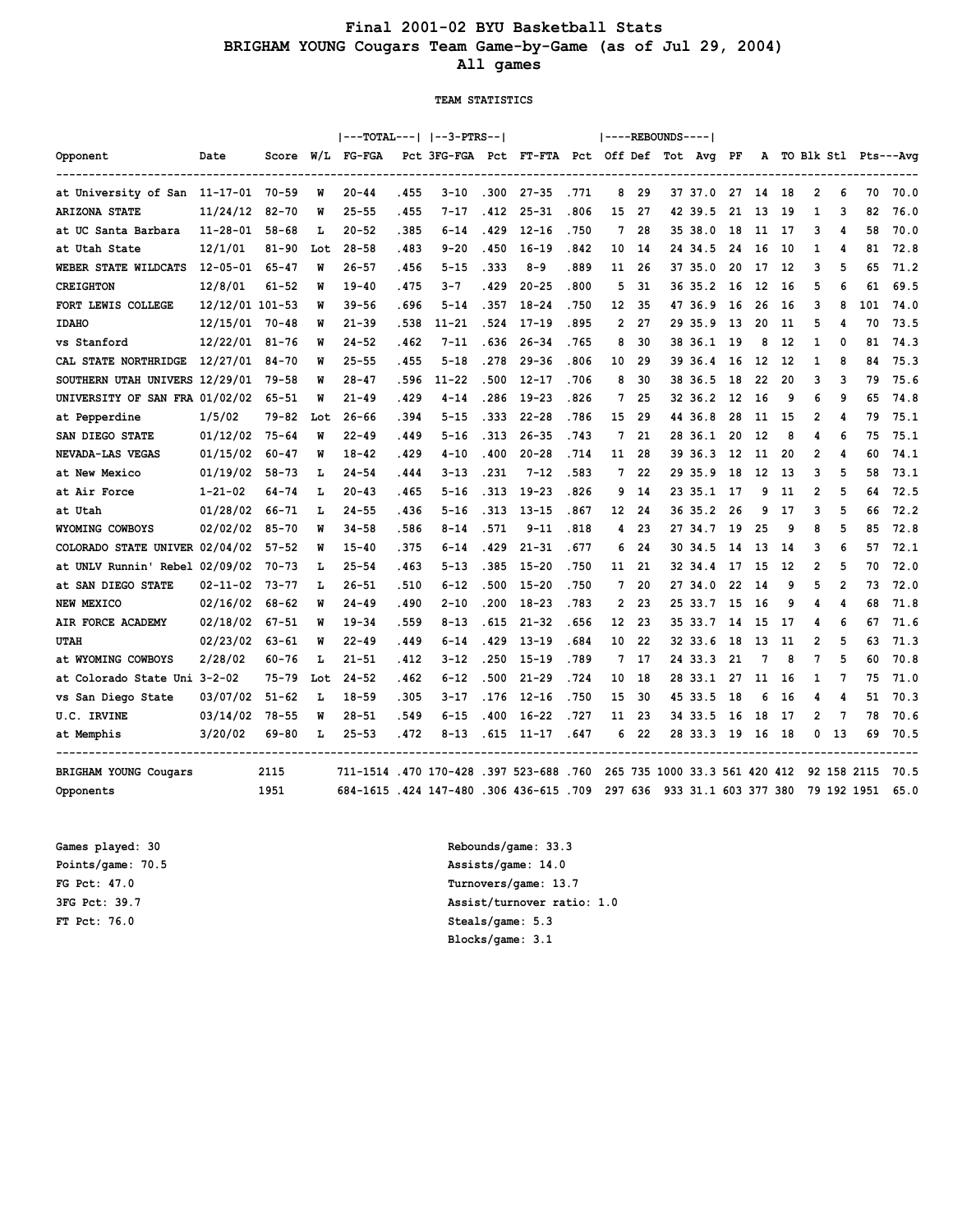## **Final 2001-02 BYU Basketball Stats BRIGHAM YOUNG Cougars Opponent Game-by-Game (as of Jul 29, 2004) All games**

#### **OPPONENT STATISTICS**

|                                              |                 |           |     | ---TOTAL---   --3-PTRS--                |       |                                               |       |           |       |         |       | ----REBOUNDS---- |                               |    |    |      |                |                |             |                        |
|----------------------------------------------|-----------------|-----------|-----|-----------------------------------------|-------|-----------------------------------------------|-------|-----------|-------|---------|-------|------------------|-------------------------------|----|----|------|----------------|----------------|-------------|------------------------|
| Opponent<br>-------------------------------- | Date            | Score     |     | $W/L$ FG-FGA                            |       | Pct 3FG-FGA Pct FT-FTA Pct Off Def Tot Avg PF |       |           |       |         |       |                  |                               |    |    |      |                |                |             | A TO Blk Stl Pts---Avg |
| at University of San 11-17-01 70-59          |                 |           | W   | $18 - 52$                               | . 346 | $4 - 17$                                      | .235  | 19-35     | .543  |         | 12 19 |                  | 31 31.0                       | 28 | 13 | -11  | 2              | 7              | 59          | 59.0                   |
| <b>ARIZONA STATE</b>                         | 11/24/12        | $82 - 70$ | M   | $26 - 56$                               | . 464 | $4 - 11$                                      | .364  | $14 - 20$ | .700  | 7       | 19    |                  | 26 28.5                       | 26 | 11 | 16   | 2              | 9              | 70          | 64.5                   |
| at UC Santa Barbara                          | 11-28-01        | $58 - 68$ | L   | $20 - 53$                               | . 377 | $3 - 16$                                      | .188  | $25 - 28$ | .893  | 7       | 28    |                  | 35 30.7                       | 16 | 15 | 11   | 3              | 9              | 68          | 65.7                   |
| at Utah State                                | 12/1/01         | 81-90     | Lot | $28 - 55$                               | .509  | $6 - 13$                                      | . 462 | $28 - 30$ | .933  | 14      | 21    |                  | 35 31.8                       | 16 | 23 | 7    | $\mathbf{1}$   | 4              | 90          | 71.8                   |
| WEBER STATE WILDCATS                         | $12 - 05 - 01$  | $65 - 47$ | M   | $17 - 48$                               | . 354 | $2 - 12$                                      | . 167 | $11 - 20$ | .550  | 11      | 21    |                  | 32 31.8                       | 15 | 7  | 15   | 1              | 5              | 47          | 66.8                   |
| <b>CREIGHTON</b>                             | 12/8/01         | $61 - 52$ | M   | $19 - 55$                               | . 345 | $4 - 17$                                      | .235  | $10 - 16$ | .625  | 10      | 19    |                  | 29 31.3                       | 21 | 7  | 11   | 4              | 10             | 52          | 64.3                   |
| FORT LEWIS COLLEGE                           | 12/12/01 101-53 |           | W   | $19 - 57$                               | . 333 | $7 - 24$                                      | . 292 | $8 - 14$  | .571  | 7       | 10    |                  | 17 29.3                       | 22 | 14 | 13   | 0              | 7              | 53          | 62.7                   |
| <b>IDAHO</b>                                 | 12/15/01        | $70 - 48$ | M   | $17 - 50$                               | .340  | $5 - 14$                                      | .357  | $9 - 13$  | .692  | 7       | 18    |                  | 25 28.8                       | 14 | 10 | 9    | 0              | 5              | 48          | 60.9                   |
| vs Stanford                                  | 12/22/01        | $81 - 76$ | W   | $27 - 66$                               | . 409 | $6 - 25$                                      | .240  | $16 - 24$ | .667  | 13      | 24    |                  | 37 29.7                       | 22 | 14 | 8    | 5              | 5              | 76          | 62.6                   |
| CAL STATE NORTHRIDGE                         | 12/27/01        | $84 - 70$ | M   | $26 - 59$                               | . 441 | $7 - 22$                                      | .318  | $11 - 17$ | .647  | 7       | 25    |                  | 32 29.9                       | 24 | 14 | 15   | 0              | 8              | 70          | 63.3                   |
| SOUTHERN UTAH UNIVERS 12/29/01               |                 | $79 - 58$ | W   | $20 - 56$                               | .357  | $7 - 21$                                      | .333  | $11 - 19$ | .579  | 12      | -14   |                  | 26 29.5                       | 17 | 11 | 14   | 0              | 10             | 58          | 62.8                   |
| UNIVERSITY OF SAN FRA 01/02/02               |                 | $65 - 51$ | M   | $20 - 50$                               | .400  | $3 - 21$                                      | .143  | $8 - 9$   | .889  | 6       | 24    |                  | 30 29.6                       | 18 | 8  | 15   | 2              | 3              | 51          | 61.8                   |
| at Pepperdine                                | 1/5/02          | $79 - 82$ | Lot | $27 - 65$                               | . 415 | $9 - 25$                                      | .360  | $19 - 36$ | .528  | 17      | 26    |                  | 43 30.6                       | 24 | 9  | 17   | 6              | 6              | 82          | 63.4                   |
| SAN DIEGO STATE                              | 01/12/02        | $75 - 64$ | M   | $21 - 57$                               | . 368 | $3 - 9$                                       | .333  | $19 - 23$ | .826  | 16      | 28    |                  | 44 31.6                       | 26 | 10 | 13   | 2              | $\overline{2}$ | 64          | 63.4                   |
| NEVADA-LAS VEGAS                             | 01/15/02        | $60 - 47$ | W   | $20 - 51$                               | . 392 | $2 - 14$                                      | . 143 | $5 - 8$   | . 625 | 5       | 17    |                  | 22 30.9                       | 22 | 10 | 15   | 5              | 13             | 47          | 62.3                   |
| at New Mexico                                | 01/19/02        | $58 - 73$ | L   | $30 - 56$                               | .536  | $4 - 13$                                      | .308  | $9 - 14$  | .643  | 7       | 26    |                  | 33 31.1                       | 15 | 16 | 10   | 3              | 5              | 73          | 63.0                   |
| at Air Force                                 | $1 - 21 - 02$   | $64 - 74$ | ъ   | $25 - 46$                               | . 543 | $13 - 24$                                     | .542  | $11 - 17$ | .647  | 10      | 17    |                  | 27 30.8                       | 20 | 17 | 10   | 3              | $\overline{2}$ | 74          | 63.6                   |
| at Utah                                      | 01/28/02        | 66-71     | L   | $21 - 50$                               | .420  | $4 - 18$                                      | .222  | $25 - 31$ | .806  | 8       | 21    |                  | 29 30.7                       | 16 | 9  | 11   | 3              | 8              | 71          | 64.1                   |
| WYOMING COWBOYS                              | 02/02/02        | 85-70     | M   | $24 - 53$                               | .453  | $1 - 9$                                       | .111  | $21 - 23$ | .913  | 8       | 21    |                  | 29 30.6                       | 13 | 9  | 13   | 1              | $\overline{2}$ | 70          | 64.4                   |
| COLORADO STATE UNIVER 02/04/02               |                 | $57 - 52$ | W   | $20 - 47$                               | . 426 | $4 - 10$                                      | .400  | $8 - 12$  | .667  | 6       | 24    |                  | 30 30.6                       | 26 | 14 | 18   | 2              | 4              | 52          | 63.8                   |
| at UNLV Runnin' Rebel 02/09/02               |                 | $70 - 73$ | L   | $28 - 60$                               | . 467 | $5 - 16$                                      | .313  | $12 - 19$ | .632  | 14      | 21    |                  | 35 30.8                       | 20 | 20 | 10   | $\overline{2}$ | 7              | 73          | 64.2                   |
| at SAN DIEGO STATE                           | 02-11-02        | 73-77     | L   | $27 - 56$                               | .482  | $6 - 12$                                      | .500  | $17 - 22$ | .773  | 11      | 20    |                  | 31 30.8                       | 18 | 20 | 7    | $\overline{2}$ | 5              | 77          | 64.8                   |
| NEW MEXICO                                   | 02/16/02        | 68-62     | W   | $24 - 53$                               | . 453 | $5 - 17$                                      | .294  | $9 - 15$  | .600  | 8       | 24    |                  | 32 30.9                       | 19 | 11 | 17   | 3              | $\overline{2}$ | 62          | 64.7                   |
| AIR FORCE ACADEMY                            | 02/18/02        | $67 - 51$ | W   | $16 - 44$                               | . 364 | $7 - 25$                                      | .280  | $12 - 15$ | .800  | 6       | q     |                  | 15 30.2                       | 24 | 12 | 10   | 1              | 10             | 51          | 64.1                   |
| <b>UTAH</b>                                  | 02/23/02        | $63 - 61$ | M   | $23 - 47$                               | . 489 | $4 - 13$                                      | .308  | $11 - 18$ | . 611 | 8       | 21    |                  | 29 30.2                       | 19 | 14 | 13   | 3              | 8              | 61          | 64.0                   |
| at WYOMING COWBOYS                           | 2/28/02         | 60-76     | L   | $26 - 60$                               | . 433 | $4 - 11$                                      | . 364 | $20 - 26$ | .769  | 21      | 27    |                  | 48 30.8                       | 22 | 15 | 9    | 5              | 4              | 76          | 64.4                   |
| at Colorado State Uni 3-2-02                 |                 | $75 - 79$ | Lot | $23 - 50$                               | . 460 | $6 - 14$                                      | .429  | $27 - 34$ | .794  | 13      | 24    |                  | 37 31.1                       | 24 | 9  | 18   | 7              | 9              | 79          | 65.0                   |
| vs San Diego State                           | 03/07/02        | $51 - 62$ | ъ   | $21 - 54$                               | . 389 | $3 - 12$                                      | .250  | $17 - 21$ | .810  | 6       | 28    |                  | 34 31.2                       | 17 | 11 | 10   | 5              | 7              | 62          | 64.9                   |
| U.C. IRVINE                                  | 03/14/02        | $78 - 55$ | M   | $22 - 53$                               | . 415 | $3 - 12$                                      | .250  | $8 - 12$  | .667  | 10      | 16    |                  | 26 31.0                       | 22 | 8  | 18   | 0              | 5              | 55          | 64.5                   |
| at Memphis                                   | 3/20/02         | 69-80     | ъ   | $29 - 56$                               | .518  | $6 - 13$                                      | .462  | $16 - 24$ | .667  | 10      | 24    |                  | 34 31.1 17                    |    | 16 | - 16 | 6              | 11             | 80          | 65.0                   |
| Opponents                                    |                 | 1951      |     | 684-1615 .424 147-480 .306 436-615 .709 |       |                                               |       |           |       | 297 636 |       |                  | 933 31.1 603 377 380          |    |    |      |                |                | 79 192 1951 | 65.0                   |
| <b>BRIGHAM YOUNG Cougars</b>                 |                 | 2115      |     | 711-1514 .470 170-428 .397 523-688 .760 |       |                                               |       |           |       |         |       |                  | 265 735 1000 33.3 561 420 412 |    |    |      |                |                | 92 158 2115 | 70.5                   |

**FT Pct: 70.9 Steals/game: 6.4**

**Games played: 30 Rebounds/game: 31.1 Points/game: 65.0 Assists/game: 12.6 FG Pct: 42.4 Turnovers/game: 12.7 3FG Pct: 30.6 Assist/turnover ratio: 1.0 Blocks/game: 2.6**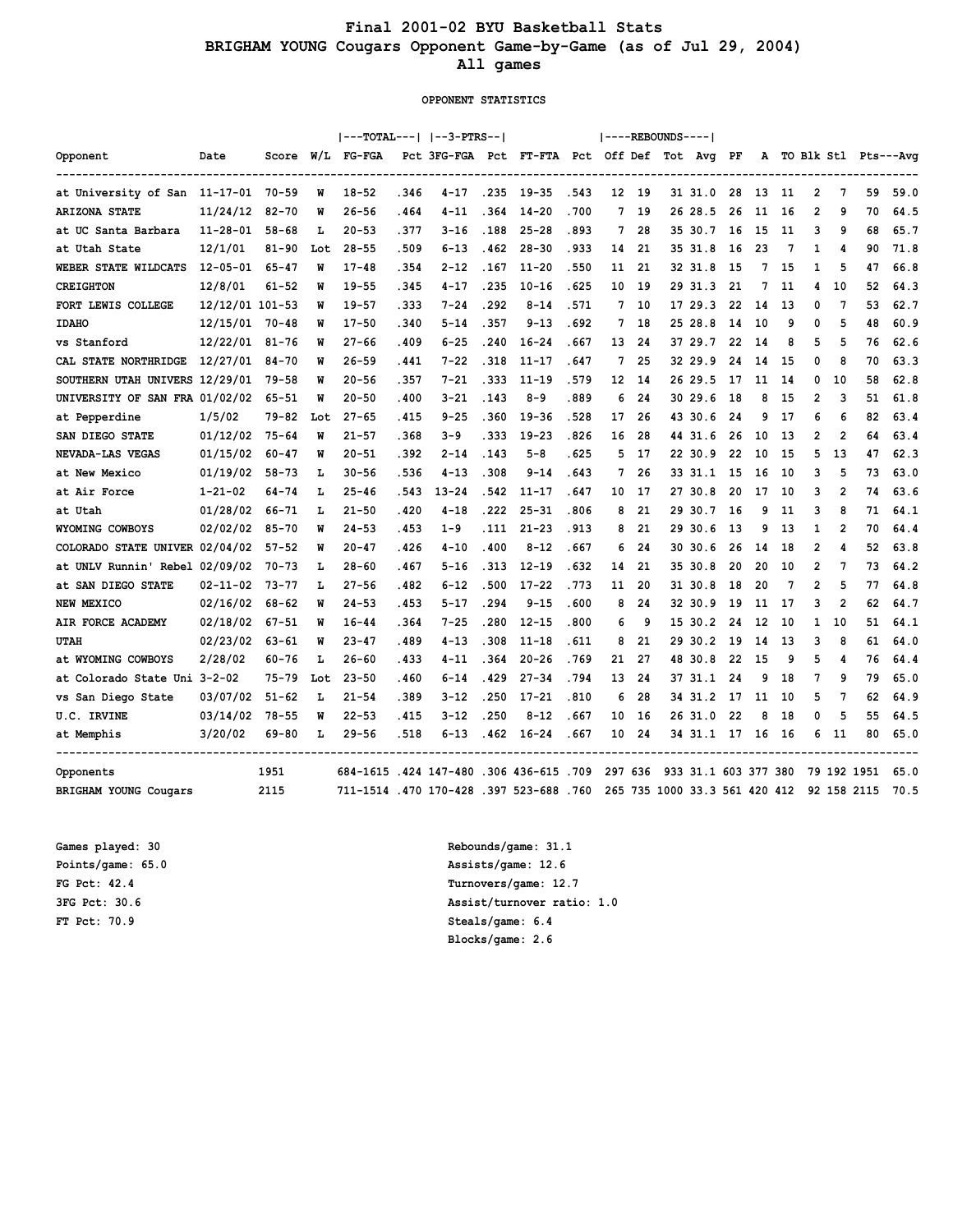## **Final 2001-02 BYU Basketball Stats BRIGHAM YOUNG Cougars Game-by-Game Points-Rebounds-Assists (as of Jul 29, 2004) All games**

|                                 |                 |             |     | 02                | 03           | 04          | 10                                                                                                  | 12           | 20           | 22             | 25            | 31           |
|---------------------------------|-----------------|-------------|-----|-------------------|--------------|-------------|-----------------------------------------------------------------------------------------------------|--------------|--------------|----------------|---------------|--------------|
| Opponent                        | Date            | Score       |     |                   |              |             | WL HANSEN, TR BIGELOW, M PINEGAR, J NASHIF, TE OPUNUI, SH BOBIK, DAN BALDERSON NIELSEN, E MONTAGUE, |              |              |                |               |              |
| at University of San Dill-17-01 |                 | $70 - 59$   | W   | $21 - 8 - 1$      | $9 - 2 - 3$  | <b>DNP</b>  | $0 - 0 - 0$                                                                                         | $0 - 0 - 0$  | $12 - 4 - 2$ | $3 - 5 - 0$    | $8 - 7 - 0$   | $11 - 2 - 8$ |
| <b>ARIZONA STATE</b>            | 11/24/12        | $82 - 70$   | W   | $18 - 15 - 0$     | $31 - 3 - 4$ | <b>DNP</b>  | DNP                                                                                                 | <b>DNP</b>   | $7 - 2 - 1$  | <b>DNP</b>     | $19 - 6 - 1$  | $2 - 4 - 6$  |
| at UC Santa Barbara             | $11 - 28 - 01$  | $58 - 68$   | L   | $14 - 10 - 2$     | $15 - 5 - 1$ | <b>DNP</b>  | <b>DNP</b>                                                                                          | <b>DNP</b>   | $4 - 5 - 0$  | $0 - 0 - 1$    | $3 - 4 - 1$   | $8 - 5 - 6$  |
| at Utah State                   | 12/1/01         | $81 - 90$   | OL. | $26 - 5 - 1$      | $21 - 2 - 1$ | <b>DNP</b>  | DNP                                                                                                 | $0 - 0 - 1$  | $13 - 4 - 3$ | $1 - 0 - 0$    | $14 - 4 - 0$  | $2 - 1 - 10$ |
| WEBER STATE WILDCATS            | $12 - 05 - 01$  | $65 - 47$   | W   | $7 - 6 - 1$       | $14 - 7 - 3$ | <b>DNP</b>  | $0 - 0 - 0$                                                                                         | DNP          | $9 - 2 - 2$  | $6 - 2 - 2$    | $14 - 8 - 2$  | $8 - 2 - 7$  |
| <b>CREIGHTON</b>                | 12/8/01         | $61 - 52$   | W   | $18 - 5 - 1$      | $17 - 0 - 1$ | <b>DNP</b>  | <b>DNP</b>                                                                                          | <b>DNP</b>   | $7 - 8 - 1$  | <b>DNP</b>     | $9 - 5 - 2$   | $4 - 4 - 5$  |
| FORT LEWIS COLLEGE              | 12/12/01 101-53 |             | พ   | $15 -$<br>$7 - 2$ | $14 - 1 - 1$ | $0 - 1 - 1$ | $2 - 2 - 3$                                                                                         | $6 - 4 - 10$ | $7 - 1 - 1$  | $19 - 7 - 0$   | $4 - 4 - 2$   | $7 - 5 - 4$  |
|                                 | 12/15/01        | $70 - 48$   | W   | $11 - 4 - 1$      | $19 - 4 - 1$ | $0 - 1 - 0$ | $0 - 0 - 1$                                                                                         | $0 - 0 - 0$  | $17 - 3 - 2$ | $3 - 1 - 0$    |               | $4 - 3 - 15$ |
| <b>IDAHO</b>                    | 12/22/01        |             |     |                   |              |             | $0 - 0 - 0$                                                                                         | <b>DNP</b>   | $10 - 4 - 2$ | <b>DNP</b>     | $2 - 4 - 0$   | $8 - 7 - 4$  |
| vs Stanford                     |                 | $81 - 76$ W |     | $8 - 9 - 0$       | $15 - 5 - 0$ | <b>DNP</b>  |                                                                                                     |              |              |                | $29 - 6 - 2$  |              |
| CAL STATE NORTHRIDGE            | 12/27/01        | 84-70       | W   | $11 -$<br>$4 - 1$ | $27 - 2 - 1$ | $0 - 0 - 0$ | $3 - 2 - 1$                                                                                         | <b>DNP</b>   | $17 - 4 - 4$ | $0 - 0 - 0$    | $5 - 6 - 0$   | $6 - 7 - 4$  |
| SOUTHERN UTAH UNIVERSIT12/29/01 |                 | $79 - 58$   | W   | $4 - 3$<br>$16 -$ | $20 - 6 - 2$ | $2 - 1 - 0$ | $0 - 3 - 2$                                                                                         | <b>DNP</b>   | $6 - 0 - 2$  | $11 - 2 - 2$   | $6 - 4 - 1$   | $2 - 3 - 10$ |
| UNIVERSITY OF SAN FRANC01/02/02 |                 | $65 - 51$   | W   | $9 - 6 - 2$       | $15 - 2 - 1$ | $0 - 0 - 0$ | $0 - 1 - 0$                                                                                         | <b>DNP</b>   | $2 - 2 - 2$  | $2 - 0 - 0$    | $12 - 8 - 3$  | $11 - 7 - 7$ |
| at Pepperdine                   | 1/5/02          | 79-82       | OL. | $30 - 17 - 2$     | $14 - 2 - 1$ | <b>DNP</b>  | $0 - 0 - 0$                                                                                         | <b>DNP</b>   | $8 - 2 - 0$  | $3 - 0 - 0$    | $10 - 3 - 0$  | $12 - 6 - 8$ |
| SAN DIEGO STATE                 | 01/12/02        | $75 - 64$   | W   | $19 - 2 - 2$      | $13 - 1 - 2$ | <b>DNP</b>  | <b>DNP</b>                                                                                          | <b>DNP</b>   | $0 - 2 - 0$  | $0 - 0 - 0$    | $11 - 3 - 1$  | $8 - 8 - 6$  |
| NEVADA-LAS VEGAS                | 01/15/02        | $60 - 47$   | W   | $6 - 3$<br>$10 -$ | $16 - 4 - 0$ | <b>DNP</b>  | $0 - 0 - 0$                                                                                         | <b>DNP</b>   | 7-2-2        | $0 - 0 - 0$    | $11 - 4 - 0$  | $6 - 6 - 5$  |
| at New Mexico                   | 01/19/02        | $58 - 73$   | L   | $8 - 3 - 1$       | $4 - 2 - 0$  | <b>DNP</b>  | $0 - 0 - 0$                                                                                         | <b>DNP</b>   | $11 - 2 - 0$ | $2 - 1 - 0$    | $10 - 4 - 0$  | $4 - 6 - 11$ |
| at Air Force                    | $1 - 21 - 02$   | $64 - 74$   | L   | $5 - 5 - 1$       | $16 - 1 - 1$ | <b>DNP</b>  | $0 - 0 - 1$                                                                                         | <b>DNP</b>   | $2 - 0 - 0$  | $14 - 6 - 1$   | $3 - 0 - 1$   | $2 - 3 - 4$  |
| at Utah                         | 01/28/02        | $66 - 71$   | L   | $22 - 11 - 0$     | $4 - 4 - 3$  | <b>DNP</b>  | $0 - 0 - 0$                                                                                         | <b>DNP</b>   | $10 - 1 - 0$ | $5 - 2 - 0$    | $10 - 3 - 1$  | $13 - 7 - 5$ |
| WYOMING COWBOYS                 | 02/02/02        | $85 - 70$   | W   | $19 -$<br>$9 - 1$ | $19 - 2 - 1$ | <b>DNP</b>  | DNP                                                                                                 | <b>DNP</b>   | $5 - 2 - 3$  | $6 - 0 - 0$    | $12 - 7 - 2$  | $6 - 3 - 15$ |
| COLORADO STATE UNIVERSI02/04/02 |                 | $57 - 52$   | W   | $17 - 5 - 1$      | $20 - 5 - 0$ | <b>DNP</b>  | DNP                                                                                                 | <b>DNP</b>   | $2 - 3 - 0$  | $0 - 2 - 0$    | $7 - 4 - 1$   | $5 - 3 - 11$ |
| at UNLV Runnin' Rebels 02/09/02 |                 | $70 - 73$   | L   | $21 - 4 - 3$      | $13 - 2 - 2$ | <b>DNP</b>  | $0 - 0 - 1$                                                                                         | <b>DNP</b>   | $2 - 3 - 0$  | $4 - 2 - 1$    | $14 - 5 - 0$  | $0 - 2 - 8$  |
| at SAN DIEGO STATE              | $02 - 11 - 02$  | $73 - 77$   | L   | $2 - 1$<br>$7 -$  | $10 - 2 - 4$ | <b>DNP</b>  | $0 - 0 - 1$                                                                                         | <b>DNP</b>   | $7 - 3 - 1$  | $8 - 0 - 1$    | $14 - 7 - 0$  | $12 - 2 - 5$ |
| NEW MEXICO                      | 02/16/02        | $68 - 62$   | W   | $5 - 4$<br>$20 -$ | $14 - 1 - 2$ | <b>DNP</b>  | <b>DNP</b>                                                                                          | <b>DNP</b>   | $0 - 1 - 1$  | $2 - 1 - 0$    | $10 - 5 - 1$  | $5 - 1 - 8$  |
| AIR FORCE ACADEMY               | 02/18/02        | $67 - 51$   | W   | $19 - 5 - 2$      | $3 - 4 - 2$  | $0 - 0 - 0$ | $0 - 0 - 0$                                                                                         | <b>DNP</b>   | $8 - 1 - 1$  | $5 - 0 - 1$    | $2 - 9 - 2$   | $13 - 6 - 7$ |
| <b>UTAH</b>                     | 02/23/02        | $63 - 61$   | W   | $7 - 3$<br>$17 -$ | $11 - 2 - 2$ | DNP         | $0 - 0 - 0$                                                                                         | <b>DNP</b>   | $0 - 1 - 0$  | 0<br>$2 - 1 -$ | $14 - 4 - 1$  | $7 - 2 - 7$  |
| at WYOMING COWBOYS              | 2/28/02         | $60 - 76$   | L   | $16 - 4 - 0$      | $14 - 3 - 1$ | <b>DNP</b>  | $4 - 0 - 0$                                                                                         | DNP          | $2 - 0 - 1$  | $0 - 1 - 1$    | $14 - 3 - 0$  | $4 - 1 - 3$  |
| at Colorado State Unive3-2-02   |                 | $75 - 79$   | OL. | $15 -$<br>$4 - 2$ | $12 - 1 - 0$ | <b>DNP</b>  | $0 - 0 - 0$                                                                                         | <b>DNP</b>   | $3 - 1 - 0$  | $2 - 2 - 0$    | $14 - 6 - 1$  | $7 - 5 - 7$  |
| vs San Diego State              | 03/07/02        | $51 - 62$   | L   | $10 - 7 - 0$      | $15 - 3 - 0$ | DNP         | DNP                                                                                                 | DNP          | $2 - 0 - 1$  | $2 - 3 - 1$    | $11 - 11 - 0$ | $5 - 6 - 4$  |
| U.C. IRVINE                     | 03/14/02        | $78 - 55$   | W   | $23 - 5 - 0$      | $15 - 2 - 3$ | $2 - 0 - 0$ | $2 - 0 - 0$                                                                                         | DNP          | $8 - 1 - 0$  | $7 - 1 - 1$    | $2 - 3 - 1$   | $3 - 6 - 12$ |
| at Memphis                      | 3/20/02         | $69 - 80$   | L   | $17 - 3 - 5$      | $17 - 2 - 1$ | <b>DNP</b>  | $0 - 1 - 0$                                                                                         | <b>DNP</b>   | $15 - 2 - 2$ | $1 - 2 - 0$    | $6 - 5 - 3$   | $2 - 3 - 5$  |

|                                 |                 |           |    | 32          | 40                                            | 42          | 52            |
|---------------------------------|-----------------|-----------|----|-------------|-----------------------------------------------|-------------|---------------|
| Opponent                        | Date<br>----    | Score     |    |             | WL JEPSEN, BA HOWARD, DA CARLISLE, JENSEN, JA |             |               |
| at University of San Dill-17-01 |                 | $70 - 59$ | W  | $0 - 1 - 0$ | $0 - 1 - 0$                                   | <b>DNP</b>  | $6 - 4 - 0$   |
| <b>ARIZONA STATE</b>            | 11/24/12        | $82 - 70$ | W  | $1 - 6 - 0$ | <b>DNP</b>                                    | <b>DNP</b>  | $4 - 2 - 1$   |
| at UC Santa Barbara             | $11 - 28 - 01$  | $58 - 68$ | L  | $0 - 5 - 0$ | <b>DNP</b>                                    | <b>DNP</b>  | 14-0-0        |
| at Utah State                   | 12/1/01         | $81 - 90$ | 0L | $0 - 3 - 0$ | $0 - 0 - 0$                                   | <b>DNP</b>  | $4 - 1 - 0$   |
| WEBER STATE WILDCATS            | $12 - 05 - 01$  | $65 - 47$ | W  | $0 - 1 - 0$ | $0 - 1 - 0$                                   | $0 - 2 - 0$ | $7 - 2 - 0$   |
| <b>CREIGHTON</b>                | 12/8/01         | $61 - 52$ | W  | $2 - 2 - 0$ | $0 - 0 - 0$                                   | <b>DNP</b>  | $4 - 10 - 2$  |
| FORT LEWIS COLLEGE              | 12/12/01 101-53 |           | W  | $5 - 3 - 2$ | $4 - 5 - 0$                                   | $6 - 3 - 0$ | $12 - 1 - 0$  |
| <b>IDAHO</b>                    | 12/15/01        | $70 - 48$ | W  | $2 - 1 - 0$ | $0 - 3 - 0$                                   | $0 - 1 - 0$ | $12 - 4 - 0$  |
| vs Stanford                     | 12/22/01        | $81 - 76$ | W  | $0 - 1 - 0$ | $0 - 1 - 0$                                   | $2 - 2 - 0$ | $9 - 2 - 0$   |
| CAL STATE NORTHRIDGE            | 12/27/01        | $84 - 70$ | W  | $0 - 0 - 0$ | $2 - 0 - 0$                                   | $0 - 1 - 0$ | $13 - 10 - 1$ |
| SOUTHERN UTAH UNIVERSIT12/29/01 |                 | $79 - 58$ | W  | $0 - 3 - 0$ | $1 - 0 - 0$                                   | $1 - 2 - 0$ | $14 - 5 - 0$  |
| UNIVERSITY OF SAN FRANC01/02/02 |                 | $65 - 51$ | W  | $0 - 0 - 0$ | $0 - 0 - 0$                                   | $4 - 3 - 1$ | $10 - 2 - 0$  |
| at Pepperdine                   | 1/5/02          | $79 - 82$ | 0L | $0 - 1 - 0$ | <b>DNP</b>                                    | $2 - 2 - 0$ | $0 - 5 - 0$   |
| SAN DIEGO STATE                 | 01/12/02        | $75 - 64$ | W  | $7 - 2 - 0$ | <b>DNP</b>                                    | $0 - 4 - 1$ | $17 - 2 - 0$  |
| NEVADA-LAS VEGAS                | 01/15/02        | $60 - 47$ | W  | $0 - 0 - 0$ | <b>DNP</b>                                    | $2 - 2 - 0$ | $8 - 7 - 1$   |
| at New Mexico                   | 01/19/02        | $58 - 73$ | L  | $0 - 0 - 0$ | <b>DNP</b>                                    | $4 - 4 - 0$ | $15 - 3 - 0$  |
| at Air Force                    | $1 - 21 - 02$   | $64 - 74$ | L  | $0 - 0 - 0$ | <b>DNP</b>                                    | $2 - 0 - 0$ | $20 - 7 - 0$  |
| at Utah                         | 01/28/02        | $66 - 71$ | т. | $2 - 3 - 0$ | <b>DNP</b>                                    | $0 - 1 - 0$ | $0 - 2 - 0$   |
| WYOMING COWBOYS                 | 02/02/02        | $85 - 70$ | W  | $0 - 0 - 1$ | $0 - 0 - 0$                                   | $8 - 1 - 2$ | $10 - 2 - 0$  |
| COLORADO STATE UNIVERSI02/04/02 |                 | $57 - 52$ | W  | $0 - 1 - 0$ | $0 - 0 - 0$                                   | $0 - 0 - 0$ | $6 - 3 - 0$   |
| at UNLV Runnin' Rebels 02/09/02 |                 | $70 - 73$ | L  | $4 - 3 - 0$ | DNP                                           | $0 - 1 - 0$ | $12 - 7 - 0$  |
| at SAN DIEGO STATE              | $02 - 11 - 02$  | $73 - 77$ | L  | $0 - 3 - 0$ | $8 - 7 - 0$                                   | $0 - 0 - 1$ | $7 - 0 - 0$   |
| NEW MEXICO                      | 02/16/02        | $68 - 62$ | W  | $2 - 0 - 0$ | $3 - 2 - 0$                                   | $5 - 2 - 0$ | $7 - 2 - 0$   |
| AIR FORCE ACADEMY               | 02/18/02        | $67 - 51$ | W  | $0 - 2 - 0$ | $1 - 5 - 0$                                   | $2 - 0 - 0$ | $14 - 2 - 0$  |
| <b>UTAH</b>                     | 02/23/02        | $63 - 61$ | W  | $0 - 0 - 0$ | $3 - 3 - 0$                                   | $0 - 1 - 0$ | $9 - 6 - 0$   |
| at WYOMING COWBOYS              | 2/28/02         | $60 - 76$ | L  | $0 - 0 - 1$ | $4 - 3 - 0$                                   | $2 - 0 - 0$ | $0 - 3 - 0$   |
| at Colorado State Unive3-2-02   |                 | $75 - 79$ | OЪ | $0 - 0 - 0$ | $4 - 6 - 1$                                   | $0 - 0 - 0$ | $18 - 1 - 0$  |
| vs San Diego State              | 03/07/02        | $51 - 62$ | L  | $0 - 0 - 0$ | $4 - 3 - 0$                                   | <b>DNP</b>  | $2 - 4 - 0$   |
| U.C. IRVINE                     | 03/14/02        | $78 - 55$ | W  | $2 - 1 - 0$ | $3 - 5 - 0$                                   | $9 - 4 - 0$ | $2 - 4 - 1$   |
| at Memphis                      | 3/20/02         | $69 - 80$ | L  | $0 - 0 - 0$ | $1 - 1 - 0$                                   | $8 - 3 - 0$ | $2 - 3 - 0$   |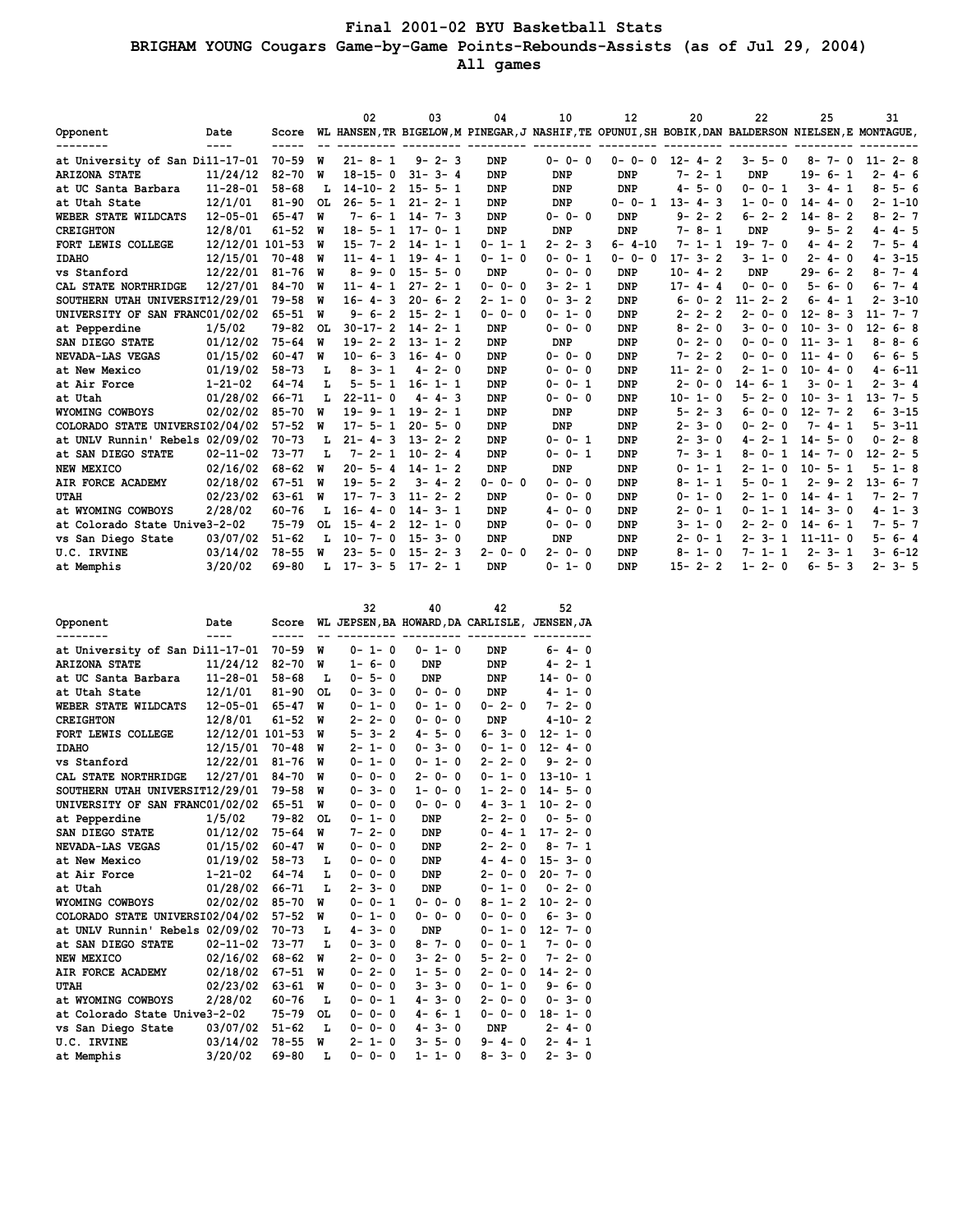## **Final 2001-02 BYU Basketball Stats BRIGHAM YOUNG Cougars Game-by-Game Highs (as of Jul 29, 2004)**

 **All games**

| Opponent                                   | Date                   | Score WL     |     | <b>POINTS</b>                                                                  | <b>REBOUNDS</b>                                        | <b>ASSISTS</b>                | <b>STEALS</b>                                                                                                                              | <b>BLOCKED SHOTS</b>                                   |
|--------------------------------------------|------------------------|--------------|-----|--------------------------------------------------------------------------------|--------------------------------------------------------|-------------------------------|--------------------------------------------------------------------------------------------------------------------------------------------|--------------------------------------------------------|
| at University of San Dieg 11-17-01 70-59 W |                        |              |     |                                                                                |                                                        |                               | 21-HANSEN, Travi 8-HANSEN, Travi 8-MONTAGUE, Mat 2-BOBIK, Daniel 2-HANSEN, Travi<br>MONTAGUE, Mat                                          |                                                        |
| <b>ARIZONA STATE</b>                       | $11/24/12$ 82-70 W     |              |     |                                                                                |                                                        |                               | 31-BIGELOW, Mark 15-HANSEN, Travi 6-MONTAGUE, Mat 2-NIELSEN, Eric 1-BOBIK, Daniel                                                          |                                                        |
| at UC Santa Barbara                        | $11 - 28 - 01$ 58-68   |              | L   |                                                                                |                                                        |                               | 15-BIGELOW, Mark 10-HANSEN, Travi 6-MONTAGUE, Mat 2-BOBIK, Daniel 3-BIGELOW, Mark                                                          |                                                        |
| at Utah State                              | 12/1/01                | $81 - 90$ OL |     |                                                                                |                                                        |                               | 26-HANSEN, Travi 5-HANSEN, Travi 10-MONTAGUE, Mat 2-BIGELOW, Mark 1-JEPSEN, Bart                                                           |                                                        |
| WEBER STATE WILDCATS                       | $12 - 05 - 01$ 65-47 W |              |     |                                                                                |                                                        |                               | 14-BIGELOW, Mark 8-NIELSEN, Eric 7-MONTAGUE, Mat 2-BOBIK, Daniel 1-BOBIK, Daniel                                                           |                                                        |
|                                            |                        |              |     | NIELSEN, Eric                                                                  |                                                        |                               |                                                                                                                                            | JENSEN, Jared<br>HOWARD, Dan                           |
| <b>CREIGHTON</b>                           | 12/8/01                | $61 - 52$ W  |     |                                                                                |                                                        |                               | 18-HANSEN, Travi 10-JENSEN, Jared 5-MONTAGUE, Mat 4-MONTAGUE, Mat 3-BIGELOW, Mark                                                          |                                                        |
| FORT LEWIS COLLEGE                         | 12/12/01 101-53 W      |              |     |                                                                                | <b>BALDERSON, Ji</b>                                   |                               | 19-BALDERSON, Ji 7-HANSEN, Travi 10-OPUNUI, Shawn 3-BALDERSON, Ji 2-CARLISLE, Jon<br>OPUNUI, Shawn                                         |                                                        |
| <b>IDAHO</b>                               | $12/15/01$ 70-48 W     |              |     |                                                                                | NIELSEN, Eric<br>HANSEN, Travi<br><b>BIGELOW, Mark</b> |                               | 19-BIGELOW, Mark 4-JENSEN, Jared 15-MONTAGUE, Mat 2-PINEGAR, Jess 2-JENSEN, Jared                                                          | HOWARD, Dan                                            |
| vs Stanford                                | 12/22/01 81-76 W       |              |     | 29-NIELSEN, Eric 9-HANSEN, Travi 4-MONTAGUE, Mat None                          |                                                        |                               |                                                                                                                                            | 1-CARLISLE, Jon                                        |
| CAL STATE NORTHRIDGE                       | $12/27/01$ 84-70 W     |              |     |                                                                                |                                                        | MONTAGUE, Mat                 | 27-BIGELOW, Mark 10-JENSEN, Jared 4-BOBIK, Daniel 3-BOBIK, Daniel 1-JENSEN, Jared                                                          |                                                        |
| SOUTHERN UTAH UNIVERSITY 12/29/01 79-58 W  |                        |              |     |                                                                                |                                                        |                               | 20-BIGELOW, Mark 6-BIGELOW, Mark 10-MONTAGUE, Mat 2-MONTAGUE, Mat 2-NIELSEN, Eric                                                          |                                                        |
| UNIVERSITY OF SAN FRANCIS 01/02/02 65-51 W |                        |              |     |                                                                                |                                                        |                               | 15-BIGELOW, Mark 8-NIELSEN, Eric 7-MONTAGUE, Mat 5-MONTAGUE, Mat 2-CARLISLE, Jon                                                           | NIELSEN, Eric                                          |
| at Pepperdine                              | 1/5/02                 | 79-82 OL     |     |                                                                                |                                                        |                               | 30-HANSEN, Travi 17-HANSEN, Travi 8-MONTAGUE, Mat 2-MONTAGUE, Mat 2-BOBIK, Daniel                                                          |                                                        |
| SAN DIEGO STATE                            | $01/12/02$ 75-64 W     |              |     |                                                                                |                                                        |                               | 19-HANSEN, Travi 8-MONTAGUE, Mat 6-MONTAGUE, Mat 3-MONTAGUE, Mat 1-JEPSEN, Bart                                                            | NIELSEN, Eric<br>BOBIK, Daniel<br>HANSEN, Travi        |
| NEVADA-LAS VEGAS                           | $01/15/02$ 60-47 W     |              |     |                                                                                |                                                        |                               | 16-BIGELOW, Mark 7-JENSEN, Jared 5-MONTAGUE, Mat 2-JENSEN, Jared 1-BIGELOW, Mark                                                           | JENSEN, Jared                                          |
| at New Mexico                              | $01/19/02$ 58-73       |              | ъ   |                                                                                |                                                        |                               | 15-JENSEN, Jared 6-MONTAGUE, Mat 11-MONTAGUE, Mat 2-BOBIK, Daniel 3-CARLISLE, Jon                                                          |                                                        |
| at Air Force                               | $1 - 21 - 02$          | 64-74        | Ъ   |                                                                                |                                                        |                               | 20-JENSEN, Jared 7-JENSEN, Jared 4-MONTAGUE, Mat 2-JENSEN, Jared 1-BIGELOW, Mark                                                           | HANSEN, Travi                                          |
| at Utah                                    | 01/28/02 66-71         |              | - L |                                                                                |                                                        |                               | 22-HANSEN, Travi 11-HANSEN, Travi 5-MONTAGUE, Mat 2-HANSEN, Travi 2-CARLISLE, Jon                                                          |                                                        |
| WYOMING COWBOYS                            | $02/02/02$ 85-70 W     |              |     | <b>BIGELOW, Mark</b>                                                           |                                                        |                               | 19-HANSEN, Travi 9-HANSEN, Travi 15-MONTAGUE, Mat 2-MONTAGUE, Mat 3-NIELSEN, Eric                                                          |                                                        |
| COLORADO STATE UNIVERSITY 02/04/02 57-52 W |                        |              |     |                                                                                | <b>BIGELOW, Mark</b>                                   |                               | 20-BIGELOW, Mark 5-HANSEN, Travi 11-MONTAGUE, Mat 2-BIGELOW, Mark 1-NIELSEN, Eric<br>MONTAGUE, Mat                                         | JEPSEN, Bart<br>HANSEN, Travi                          |
| at UNLV Runnin' Rebels                     | 02/09/02 70-73         |              | L   |                                                                                |                                                        |                               | 21-HANSEN, Travi 7-JENSEN, Jared 8-MONTAGUE, Mat 2-HANSEN, Travi 2-NIELSEN, Eric                                                           |                                                        |
| at SAN DIEGO STATE                         | $02 - 11 - 02$ 73-77 L |              |     | 14-NIELSEN, Eric 7-HOWARD, Dan                                                 | NIELSEN, Eric                                          | 5-MONTAGUE, Mat 1-HOWARD, Dan | BOBIK, Daniel                                                                                                                              | 3-NIELSEN, Eric                                        |
| NEW MEXICO                                 | $02/16/02$ 68-62 W     |              |     |                                                                                | HANSEN, Travi                                          |                               | 20-HANSEN, Travi 5-NIELSEN, Eric 8-MONTAGUE, Mat 1-CARLISLE, Jon 1-JENSEN, Jared<br><b>BIGELOW, Mark</b><br>MONTAGUE, Mat<br>HANSEN, Travi | HANSEN, Travi<br>NIELSEN, Eric<br>CARLISLE, Jon        |
| AIR FORCE ACADEMY                          | $02/18/02$ 67-51 W     |              |     | 19-HANSEN, Travi 9-NIELSEN, Eric 7-MONTAGUE, Mat 2-MONTAGUE, Mat 1-HOWARD, Dan |                                                        |                               | BOBIK, Daniel                                                                                                                              | HANSEN, Travi<br>NIELSEN, Eric<br><b>BIGELOW, Mark</b> |
| <b>UTAH</b>                                | $02/23/02$ 63-61 W     |              |     |                                                                                |                                                        |                               | 17-HANSEN, Travi 7-HANSEN, Travi 7-MONTAGUE, Mat 2-BIGELOW, Mark 1-NIELSEN, Eric<br>JENSEN, Jared                                          | HOWARD, Dan                                            |
| at WYOMING COWBOYS                         | 2/28/02                | 60-76 L      |     |                                                                                |                                                        |                               | 16-HANSEN, Travi 4-HANSEN, Travi 3-MONTAGUE, Mat 2-MONTAGUE, Mat 2-HOWARD, Dan                                                             |                                                        |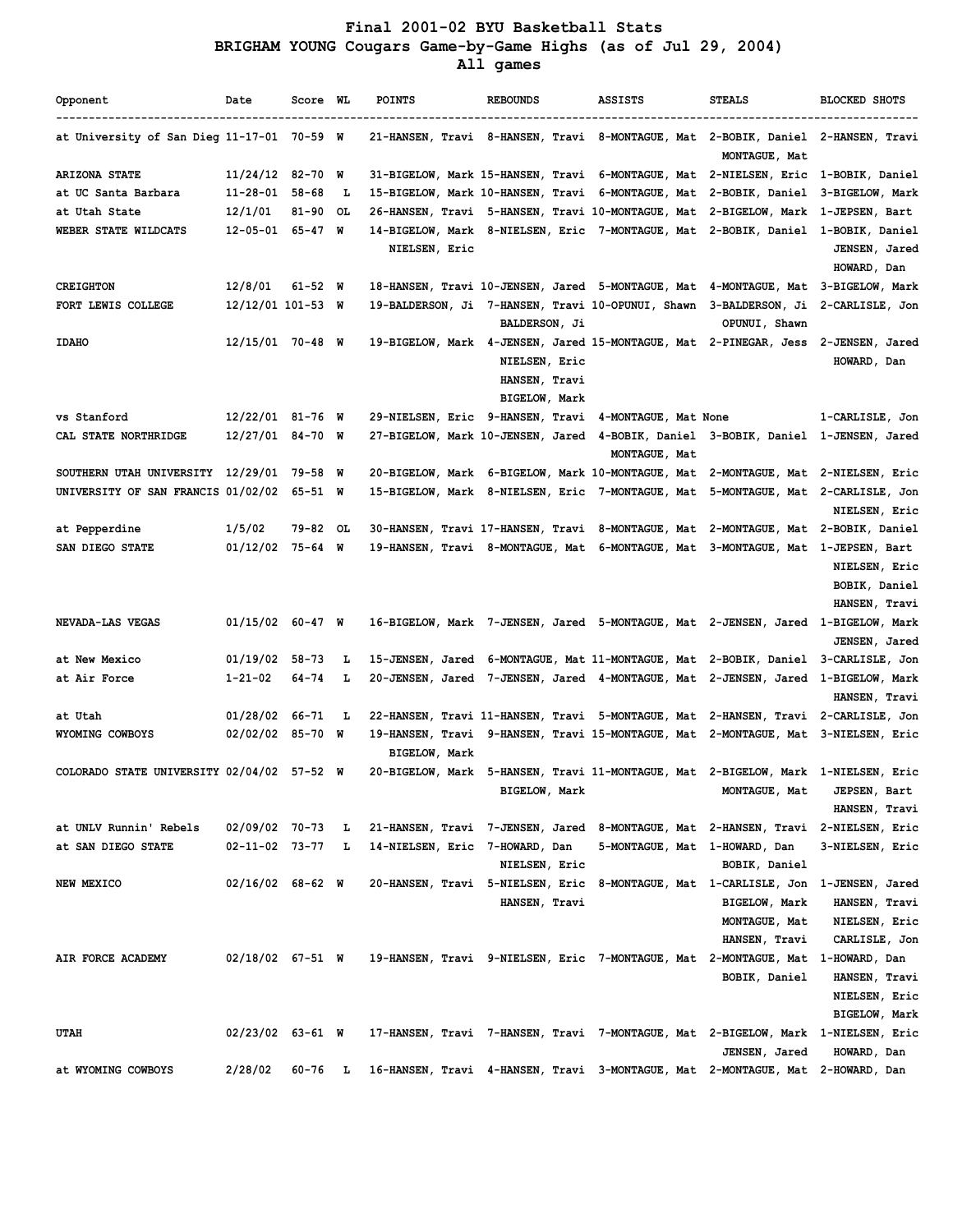# **Final 2001-02 BYU Basketball Stats**

 **BRIGHAM YOUNG Cougars Game-by-Game Highs (as of Jul 29, 2004)**

 **All games**

| Opponent                         | Date    | Score WL |    | <b>POINTS</b> | <b>REBOUNDS</b> | ASSISTS                                                                                            | <b>STEALS</b>        | <b>BLOCKED SHOTS</b> |
|----------------------------------|---------|----------|----|---------------|-----------------|----------------------------------------------------------------------------------------------------|----------------------|----------------------|
|                                  |         |          |    |               |                 |                                                                                                    |                      | CARLISLE, Jon        |
| at Colorado State Univers 3-2-02 |         | 75-79 OL |    |               |                 | 18-JENSEN, Jared 6-HOWARD, Dan 7-MONTAGUE, Mat 1-MONTAGUE, Mat 1-JENSEN, Jared                     |                      |                      |
|                                  |         |          |    |               | NIELSEN, Eric   |                                                                                                    | HOWARD, Dan          |                      |
|                                  |         |          |    |               |                 |                                                                                                    | HANSEN, Travi        |                      |
|                                  |         |          |    |               |                 |                                                                                                    | <b>BIGELOW, Mark</b> |                      |
|                                  |         |          |    |               |                 |                                                                                                    | JENSEN, Jared        |                      |
|                                  |         |          |    |               |                 |                                                                                                    | <b>BALDERSON, Ji</b> |                      |
|                                  |         |          |    |               |                 |                                                                                                    | NIELSEN, Eric        |                      |
| vs San Diego State               |         |          |    |               |                 | 03/07/02 51-62 L 15-BIGELOW, Mark 11-NIELSEN, Eric 4-MONTAGUE, Mat 2-NIELSEN, Eric 3-NIELSEN, Eric |                      |                      |
|                                  |         |          |    |               |                 |                                                                                                    | MONTAGUE, Mat        |                      |
| U.C. IRVINE                      |         |          |    |               |                 | 03/14/02 78-55 W 23-HANSEN, Travi 6-MONTAGUE, Mat 12-MONTAGUE, Mat 3-HANSEN, Travi 1-BIGELOW, Mark |                      |                      |
|                                  |         |          |    |               |                 |                                                                                                    |                      | NIELSEN, Eric        |
| at Memphis                       | 3/20/02 | 69-80    | L. |               |                 | 17-BIGELOW, Mark 5-NIELSEN, Eric 5-HANSEN, Travi 4-BIGELOW, Mark None                              |                      |                      |
|                                  |         |          |    | HANSEN, Travi |                 | MONTAGUE, Mat                                                                                      |                      |                      |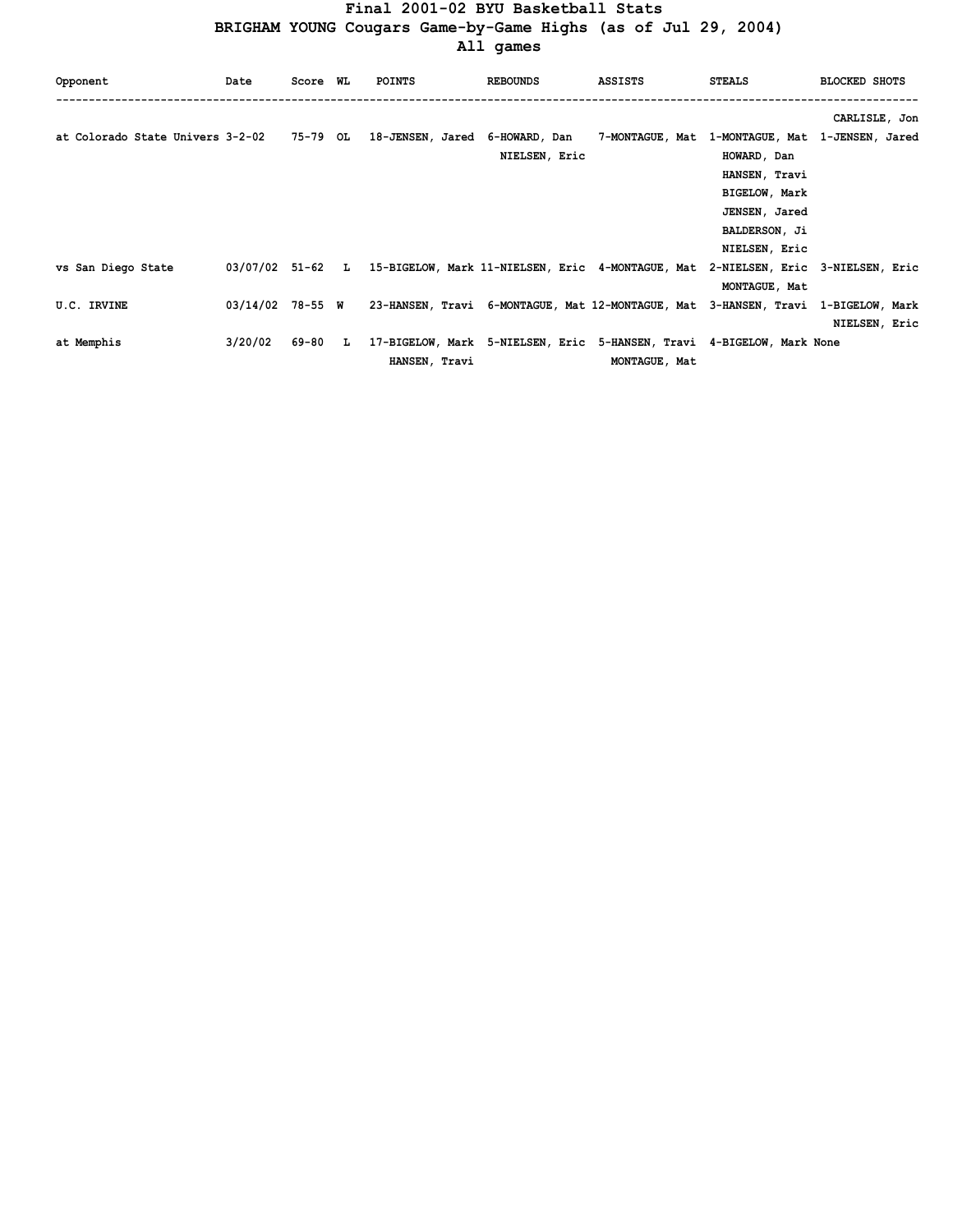## **BRIGHAM YOUNG Cougars - TEAM GAME HIGHS**

| $POINTS$              | 101 | vs Fort Lewis College (12/12/01)                    |
|-----------------------|-----|-----------------------------------------------------|
|                       | 85  | vs Wyoming Cowboys (02/02/02)                       |
|                       | 84  | vs Cal State Northridge (12/27/01)                  |
|                       | 82  | vs Arizona State $(11/24/12)$                       |
|                       | 81  | vs Stanford $(12/22/01)$                            |
|                       | 81  | at Utah State $(12/1/01)$                           |
| FIELD GOALS MADE      | 39  | vs Fort Lewis College (12/12/01)                    |
|                       | 34  | vs Wyoming Cowboys (02/02/02)                       |
| FIELD GOAL ATTEMPTS   | 66  | at Pepperdine (1/5/02)                              |
|                       | 59  | vs San Diego State (03/07/02)                       |
| FIELD GOAL PERCENTAGE |     | .696 (39-56) vs Fort Lewis College (12/12/01)       |
|                       |     | .596 (28-47) vs Southern Utah University (12/29/01) |
| 3 PT FIELD GOALS MADE | 11  | vs Southern Utah University (12/29/01)              |
|                       | 11  | vs Idaho (12/15/01)                                 |
| 3 PT FG ATTEMPTS      | 22  | vs Southern Utah University (12/29/01)              |
|                       | 21  | vs Idaho (12/15/01)                                 |
| $3$ PT FG PERCENTAGE  |     | $.636$ ( 7-11) vs Stanford (12/22/01)               |
|                       |     | $.615$ (8-13) at Memphis (3/20/02)                  |
|                       |     | $.615$ (8-13) vs Air Force Academy (02/18/02)       |
| FREE THROWS MADE      | 29  | vs Cal State Northridge (12/27/01)                  |
|                       | 27  | at University of San Diego (11-17-01)               |
| FREE THROW ATTEMPTS   | 36  | vs Cal State Northridge (12/27/01)                  |
|                       | 35  | vs San Diego State (01/12/02)                       |
|                       | 35  | at University of San Diego (11-17-01)               |
| FREE THROW PERCENTAGE |     | .895 (17-19) vs Idaho (12/15/01)                    |
|                       |     | .889 (8-9) vs Weber State Wildcats (12-05-01)       |
| $REBOUNDS$            | 47  | vs Fort Lewis College (12/12/01)                    |
|                       | 45  | vs San Diego State (03/07/02)                       |
| $ASSISTS.$            | 26  | vs Fort Lewis College (12/12/01)                    |
|                       | 25  | vs Wyoming Cowboys (02/02/02)                       |
| $STEALS$              | 13  | at Memphis $(3/20/02)$                              |
|                       | 9   | vs University of San Francisco (01/02/02)           |
| BLOCKED SHOTS         | 8   | vs Wyoming Cowboys (02/02/02)                       |
|                       | 7   | at WYOMING COWBOYS (2/28/02)                        |
| $TURNOVERS$           | 20  | vs Nevada-Las Vegas (01/15/02)                      |
|                       | 20  | vs Southern Utah University (12/29/01)              |
| $FOULS$               | 28  | at Pepperdine (1/5/02)                              |
|                       | 27  | at Colorado State University (3-2-02)               |
|                       | 27  | at University of San Diego (11-17-01)               |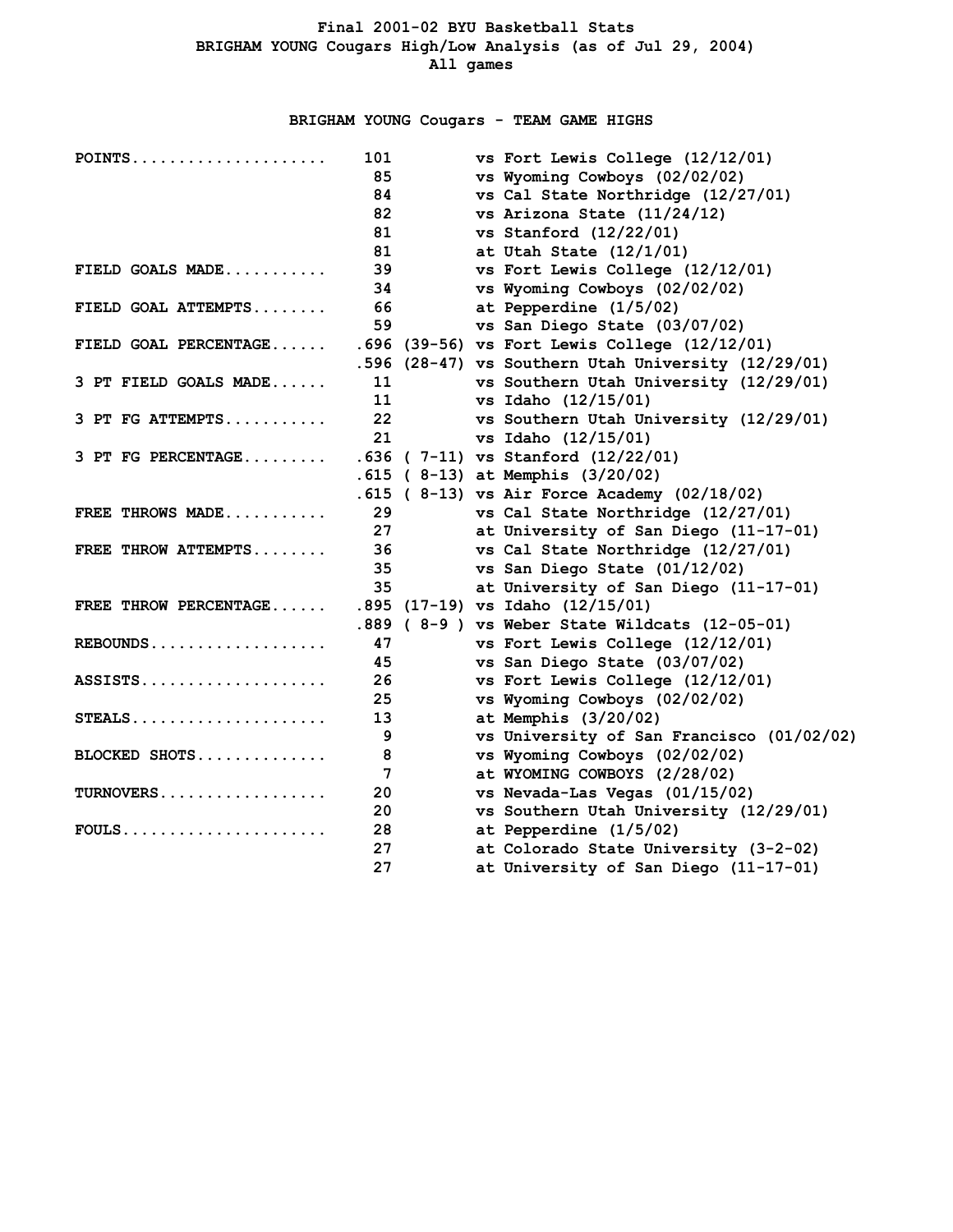**Opponent - GAME HIGHS**

| $POINTS$              | 90 | at Utah State (12/1/01)                    |
|-----------------------|----|--------------------------------------------|
|                       | 82 | at Pepperdine (1/5/02)                     |
|                       | 80 | at Memphis $(3/20/02)$                     |
|                       | 79 | at Colorado State University (3-2-02)      |
|                       | 77 | at SAN DIEGO STATE (02-11-02)              |
| FIELD GOALS MADE      | 30 | at New Mexico $(01/19/02)$                 |
|                       | 29 | at Memphis $(3/20/02)$                     |
| FIELD GOAL ATTEMPTS   | 66 | vs Stanford (12/22/01)                     |
|                       | 65 | at Pepperdine (1/5/02)                     |
| FIELD GOAL PERCENTAGE |    | $.543$ (25-46) at Air Force (1-21-02)      |
|                       |    | .536 (30-56) at New Mexico (01/19/02)      |
| 3 PT FIELD GOALS MADE | 13 | at Air Force $(1-21-02)$                   |
|                       | 9  | at Pepperdine (1/5/02)                     |
| 3 PT FG ATTEMPTS      | 25 | vs Air Force Academy (02/18/02)            |
|                       | 25 | at Pepperdine (1/5/02)                     |
|                       | 25 | vs Stanford $(12/22/01)$                   |
| 3 PT FG PERCENTAGE    |    | .542 (13-24) at Air Force (1-21-02)        |
|                       |    | .500 ( 6-12) at SAN DIEGO STATE (02-11-02) |
| FREE THROWS MADE      | 28 | at Utah State $(12/1/01)$                  |
|                       | 27 | at Colorado State University (3-2-02)      |
| FREE THROW ATTEMPTS   | 36 | at Pepperdine (1/5/02)                     |
|                       | 35 | at University of San Diego (11-17-01)      |
| FREE THROW PERCENTAGE |    | .933 (28-30) at Utah State (12/1/01)       |
|                       |    | .913 (21-23) vs Wyoming Cowboys (02/02/02) |
|                       | 48 | at WYOMING COWBOYS (2/28/02)               |
|                       | 44 | vs San Diego State (01/12/02)              |
| $ASSISTS.$            | 23 | at Utah State $(12/1/01)$                  |
|                       | 20 | at SAN DIEGO STATE (02-11-02)              |
|                       | 20 | at UNLV Runnin' Rebels (02/09/02)          |
| STEALS                | 13 | vs Nevada-Las Vegas (01/15/02)             |
|                       | 11 | at Memphis $(3/20/02)$                     |
| BLOCKED SHOTS         | 7  | at Colorado State University (3-2-02)      |
|                       | 6  | at Memphis $(3/20/02)$                     |
|                       | 6  | at Pepperdine (1/5/02)                     |
| TURNOVERS             | 18 | vs U.C. Irvine (03/14/02)                  |
|                       | 18 | at Colorado State University (3-2-02)      |
|                       | 18 | vs Colorado State University (02/04/02)    |
| $FOULS$               | 28 | at University of San Diego (11-17-01)      |
|                       | 26 | vs Colorado State University (02/04/02)    |
|                       | 26 | vs San Diego State (01/12/02)              |
|                       | 26 | vs Arizona State (11/24/12)                |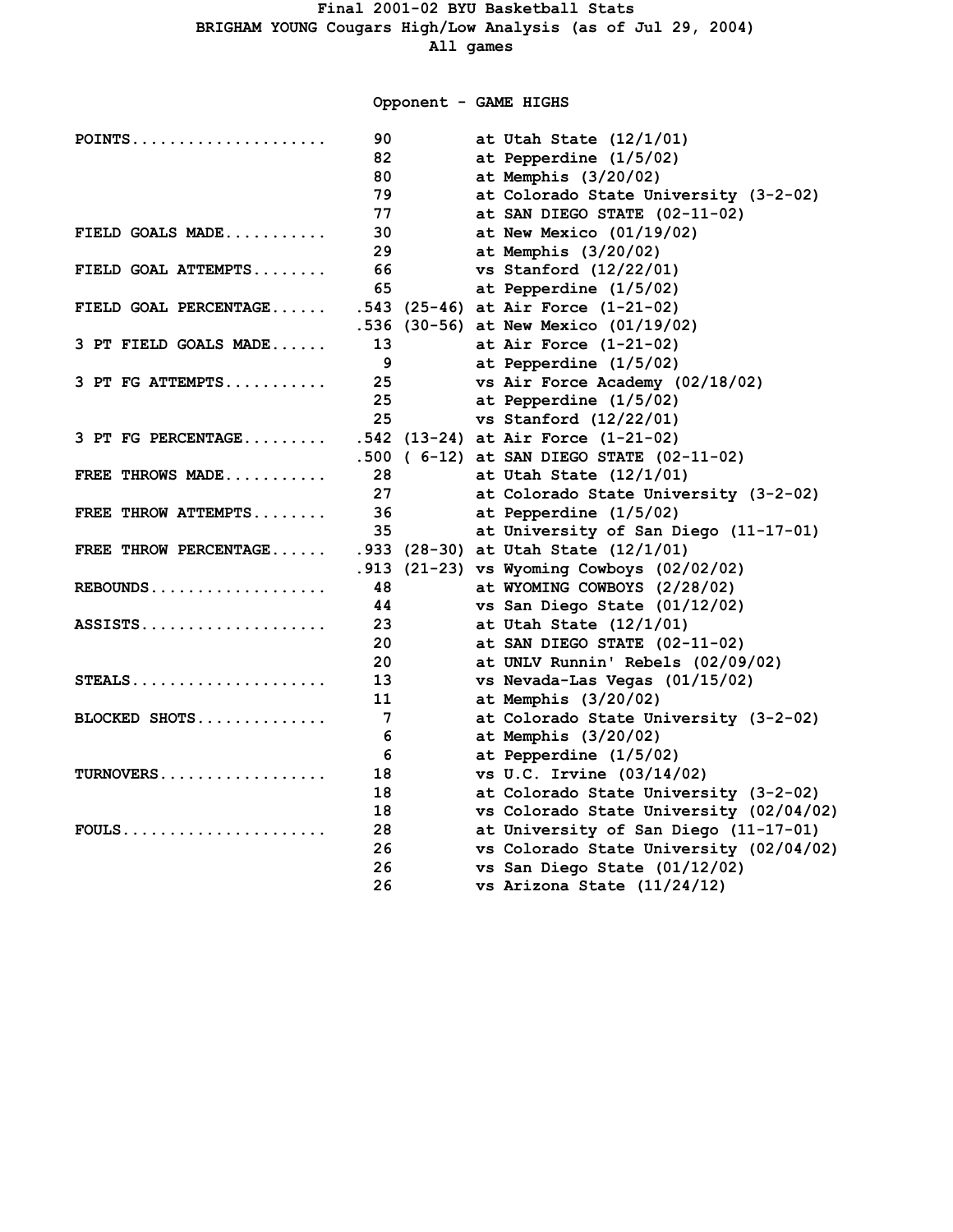## **BRIGHAM YOUNG Cougars - GAME LOWS**

| $POINTS$              | 51             | vs San Diego State (03/07/02)                        |
|-----------------------|----------------|------------------------------------------------------|
|                       | 57             | vs Colorado State University (02/04/02)              |
|                       | 58             | at UC Santa Barbara (11-28-01)                       |
|                       | 58             | at New Mexico $(01/19/02)$                           |
|                       | 60             | vs Nevada-Las Vegas (01/15/02)                       |
|                       | 60             | at WYOMING COWBOYS (2/28/02)                         |
| FIELD GOALS MADE      | 15             | vs Colorado State University (02/04/02)              |
|                       | 18             | vs Nevada-Las Vegas (01/15/02)                       |
|                       | 18             | vs San Diego State (03/07/02)                        |
| FIELD GOAL ATTEMPTS   | 34             | vs Air Force Academy (02/18/02)                      |
|                       | 39             | vs Idaho (12/15/01)                                  |
| FIELD GOAL PERCENTAGE |                | .305 (18-59) vs San Diego State (03/07/02)           |
|                       |                | .375 (15-40) vs Colorado State University (02/04/02) |
|                       |                |                                                      |
| 3 PT FIELD GOALS MADE | $\overline{2}$ | vs New Mexico $(02/16/02)$                           |
|                       | 3              | at University of San Diego (11-17-01)                |
|                       | 3              | vs CREIGHTON $(12/8/01)$                             |
|                       | 3              | at New Mexico $(01/19/02)$                           |
|                       | 3              | at WYOMING COWBOYS (2/28/02)                         |
|                       | 3              | vs San Diego State (03/07/02)                        |
| 3 PT FG ATTEMPTS      | 7              | $vs$ CREIGHTON $(12/8/01)$                           |
|                       | 10             | at University of San Diego (11-17-01)                |
|                       | 10             | vs Nevada-Las Vegas (01/15/02)                       |
|                       | 10             | vs New Mexico $(02/16/02)$                           |
| 3 PT FG PERCENTAGE    |                | .176 (3-17) vs San Diego State (03/07/02)            |
|                       |                | .200 ( $2-10$ ) vs New Mexico (02/16/02)             |
| FREE THROWS MADE      | 7              | at New Mexico $(01/19/02)$                           |
|                       | 8              | vs Weber State Wildcats (12-05-01)                   |
| FREE THROW ATTEMPTS   | 9              | vs Weber State Wildcats (12-05-01)                   |
|                       | 11             | vs Wyoming Cowboys (02/02/02)                        |
| FREE THROW PERCENTAGE |                | .583 ( 7-12) at New Mexico (01/19/02)                |
|                       |                | $.647$ (11-17) at Memphis (3/20/02)                  |
| $REBOUNDS$            | 23             | at Air Force $(1-21-02)$                             |
|                       | 24             | at Utah State $(12/1/01)$                            |
|                       | 24             | at WYOMING COWBOYS (2/28/02)                         |
| ASSISTS               | 6              | vs San Diego State (03/07/02)                        |
|                       | 7              | at WYOMING COWBOYS (2/28/02)                         |
| STEALS                | 0              | vs Stanford (12/22/01)                               |
|                       | 2              | at SAN DIEGO STATE (02-11-02)                        |
| BLOCKED SHOTS         | 0              | at Memphis (3/20/02)                                 |
|                       | 1              | vs Arizona State (11/24/12)                          |
|                       | 1              | at Utah State $(12/1/01)$                            |
|                       | 1              | vs Stanford (12/22/01)                               |
|                       | 1              | vs Cal State Northridge (12/27/01)                   |
|                       |                |                                                      |
|                       | 1              | at Colorado State University (3-2-02)                |
| TURNOVERS             | 8              | vs San Diego State (01/12/02)                        |
|                       | 8              | at WYOMING COWBOYS (2/28/02)                         |
| $FOULS$               | 12             | vs University of San Francisco (01/02/02)            |
|                       | 12             | vs Nevada-Las Vegas (01/15/02)                       |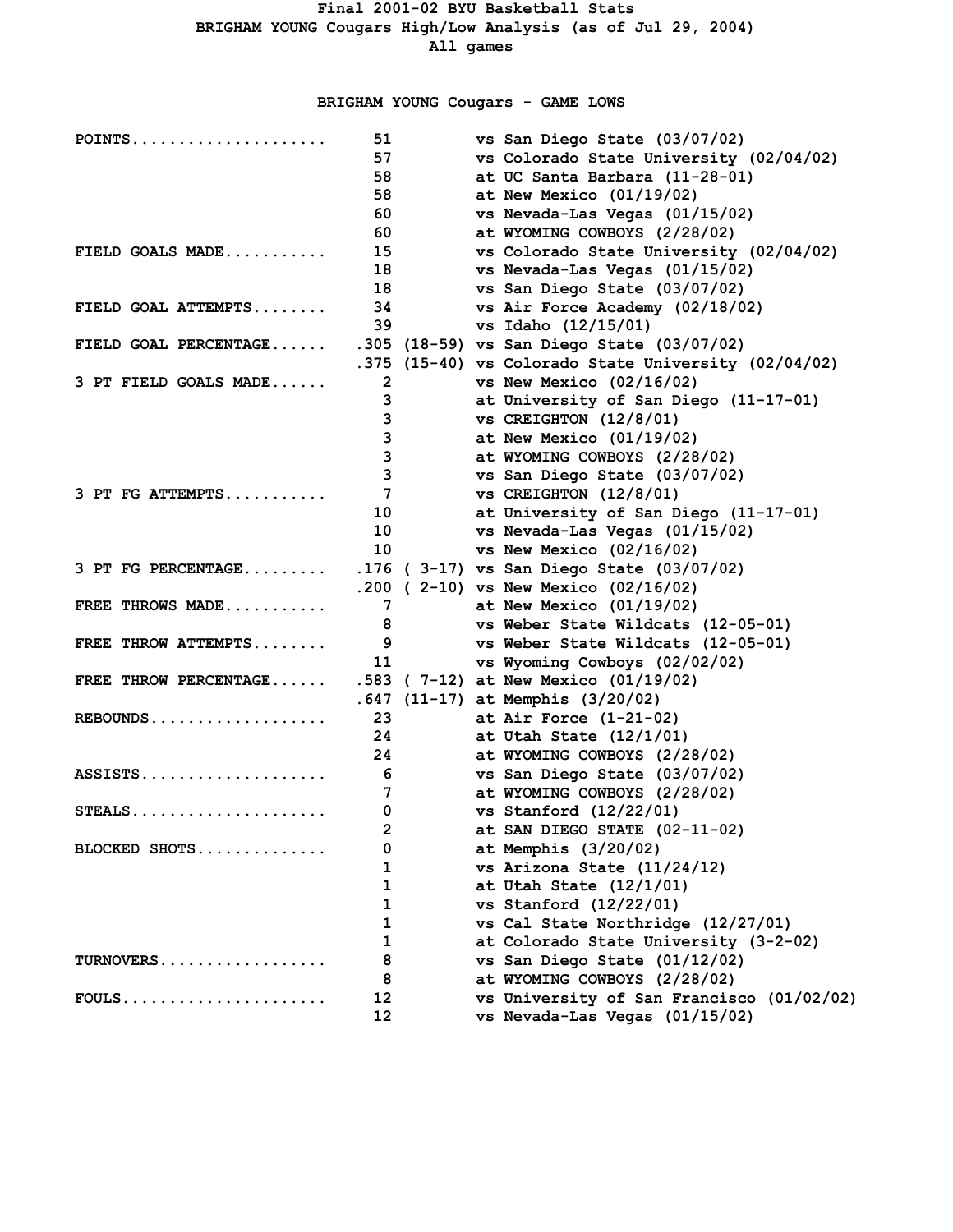**Opponent - GAME LOWS**

| $POINTS$              | 47             | vs Weber State Wildcats (12-05-01)                      |
|-----------------------|----------------|---------------------------------------------------------|
|                       | 47             | vs Nevada-Las Vegas (01/15/02)                          |
|                       | 48             | vs Idaho (12/15/01)                                     |
|                       | 51             | vs University of San Francisco (01/02/02)               |
|                       | 51             | vs Air Force Academy (02/18/02)                         |
| FIELD GOALS MADE      | 16             | vs Air Force Academy (02/18/02)                         |
|                       | 17             | vs Weber State Wildcats (12-05-01)                      |
|                       | 17             | vs Idaho (12/15/01)                                     |
| FIELD GOAL ATTEMPTS   | 44             | vs Air Force Academy (02/18/02)                         |
|                       | 46             | at Air Force $(1-21-02)$                                |
| FIELD GOAL PERCENTAGE |                | .333 (19-57) vs Fort Lewis College (12/12/01)           |
|                       |                | .340 (17-50) vs Idaho (12/15/01)                        |
| 3 PT FIELD GOALS MADE | 1              | vs Wyoming Cowboys (02/02/02)                           |
|                       | 2              | vs Weber State Wildcats (12-05-01)                      |
|                       | $\overline{2}$ | vs Nevada-Las Vegas (01/15/02)                          |
| 3 PT FG ATTEMPTS      | 9              | vs San Diego State (01/12/02)                           |
|                       | 9              | vs Wyoming Cowboys (02/02/02)                           |
| 3 PT FG PERCENTAGE    |                | .111 ( $1-9$ ) vs Wyoming Cowboys (02/02/02)            |
|                       |                | .143 ( 2-14) vs Nevada-Las Vegas (01/15/02)             |
|                       |                | $.143$ (3-21) vs University of San Francisco (01/02/02) |
| FREE THROWS MADE      | 5              | vs Nevada-Las Vegas (01/15/02)                          |
|                       | 8              | vs Fort Lewis College (12/12/01)                        |
|                       | 8              | vs University of San Francisco (01/02/02)               |
|                       | 8              | vs Colorado State University (02/04/02)                 |
|                       | 8              | vs U.C. Irvine (03/14/02)                               |
| FREE THROW ATTEMPTS   | 8              | vs Nevada-Las Vegas (01/15/02)                          |
|                       | 9              | vs University of San Francisco (01/02/02)               |
| FREE THROW PERCENTAGE |                | .528 (19-36) at Pepperdine (1/5/02)                     |
|                       |                | .543 (19-35) at University of San Diego (11-17-01)      |
| $REBOUNDS$            | 15             | vs Air Force Academy (02/18/02)                         |
|                       | 17             | vs Fort Lewis College (12/12/01)                        |
| ASSISTS               | 7              | vs Weber State Wildcats (12-05-01)                      |
|                       | 7              | $vs$ CREIGHTON $(12/8/01)$                              |
| $STEALS$              | $\overline{2}$ | vs San Diego State (01/12/02)                           |
|                       | $\mathbf{2}$   | at Air Force $(1-21-02)$                                |
|                       | $\mathbf{2}$   | vs Wyoming Cowboys (02/02/02)                           |
|                       | $\mathbf{2}$   | vs New Mexico $(02/16/02)$                              |
| BLOCKED SHOTS         | 0              | vs Fort Lewis College (12/12/01)                        |
|                       | 0              | vs Idaho (12/15/01)                                     |
|                       | 0              | vs Cal State Northridge (12/27/01)                      |
|                       | 0              | vs Southern Utah University (12/29/01)                  |
|                       | 0              | vs U.C. Irvine $(03/14/02)$                             |
| TURNOVERS             | 7              | at Utah State $(12/1/01)$                               |
|                       | 7              | at SAN DIEGO STATE (02-11-02)                           |
|                       | 13             | vs Wyoming Cowboys (02/02/02)                           |
|                       | 14             | vs Idaho (12/15/01)                                     |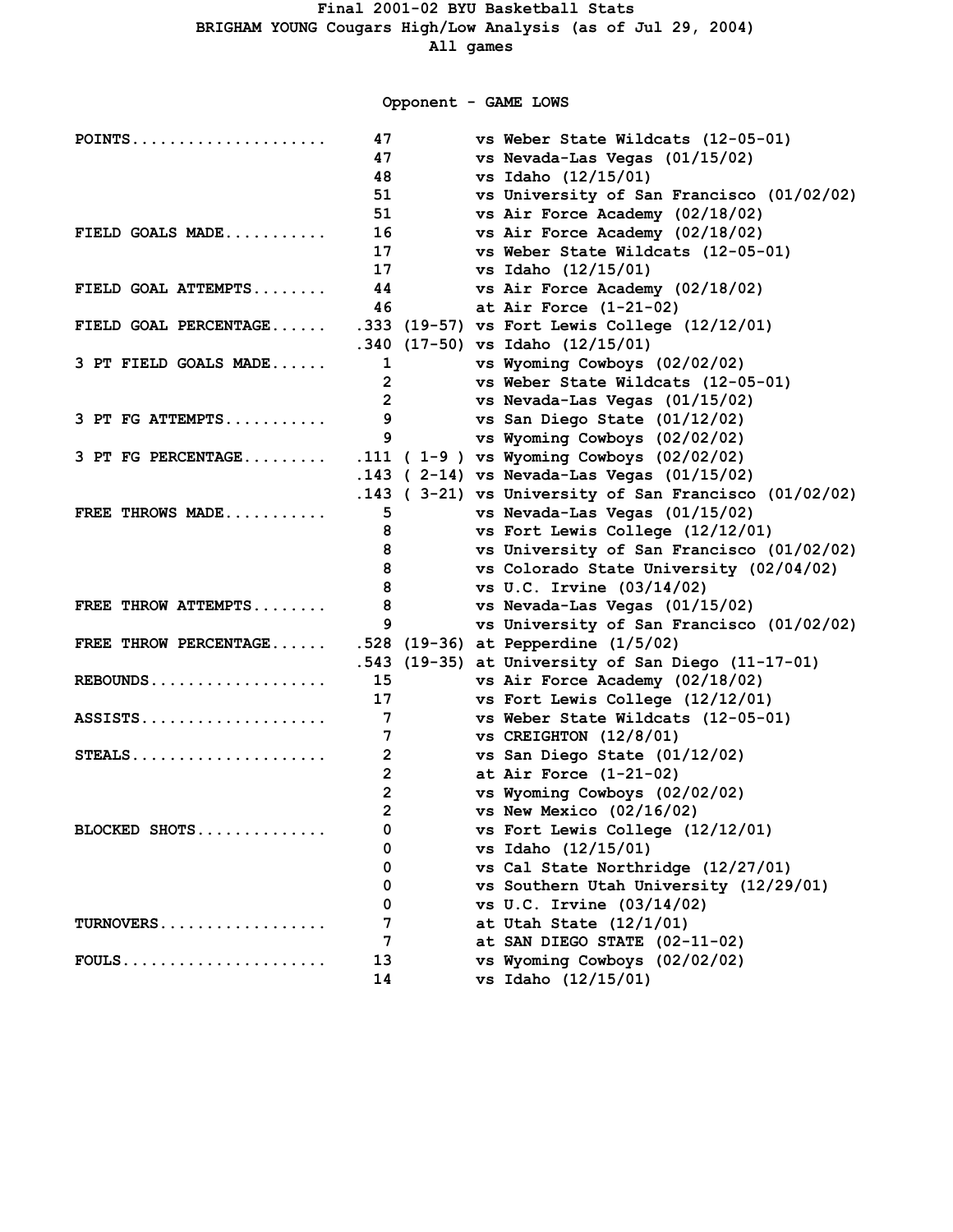**BRIGHAM YOUNG Cougars - INDIVIDUAL GAME HIGHS**

| $POINTS$                   | 31                | BIGELOW, Mark vs Arizona State (11/24/12)                         |
|----------------------------|-------------------|-------------------------------------------------------------------|
|                            | 30                | HANSEN, Travis at Pepperdine (1/5/02)                             |
|                            | 29                | NIELSEN, Eric vs Stanford (12/22/01)                              |
|                            | 27                | BIGELOW, Mark vs Cal State Northridge (12/27/01)                  |
|                            | 26                | HANSEN, Travis at Utah State $(12/1/01)$                          |
| FIELD GOALS MADE           | 11                | NIELSEN, Eric vs Stanford (12/22/01)                              |
|                            | 10                | HANSEN, Travis at Pepperdine (1/5/02)                             |
|                            | 10                | BIGELOW, Mark vs Cal State Northridge (12/27/01)                  |
|                            | 10                | HANSEN, Travis at Utah State (12/1/01)                            |
| FIELD GOAL $ATT$           | 20                | BIGELOW, Mark vs Cal State Northridge (12/27/01)                  |
|                            | 19                | HANSEN, Travis at Pepperdine (1/5/02)                             |
| FG PCT (min 5 made)        |                   | 1.000 ( 5-5 ) BOBIK, Daniel at Memphis (3/20/02)                  |
|                            |                   | .857 ( 6-7 ) JENSEN, Jared at New Mexico (01/19/02)               |
| 3 PT FG MADE               | 5                 | BIGELOW, Mark vs Southern Utah University (12/29/01               |
|                            | 5.                | BOBIK, Daniel vs Idaho (12/15/01)                                 |
| $3$ PT FG ATTEMPTS         | 10                | BIGELOW, Mark vs Cal State Northridge (12/27/01)                  |
|                            | 9                 | BIGELOW, Mark vs San Diego State (03/07/02)                       |
|                            | 9                 | BIGELOW, Mark at Air Force (1-21-02)                              |
| $3-PT$ FG PCT (min 2 made) |                   | 1.000 (4-4) BOBIK, Daniel at Memphis (3/20/02)                    |
|                            |                   | 1.000 (3-3) MONTAGUE, Matt vs Air Force Academy (02/18/02)        |
|                            |                   | 1.000 (2-2) HANSEN, Travis vs Utah (02/23/02)                     |
|                            |                   | 1.000 (2-2) MONTAGUE, Matt at SAN DIEGO STATE (02-11-02)          |
|                            |                   | 1.000 ( $2-2$ ) HANSEN, Travis vs Wyoming Cowboys (02/02/02)      |
|                            |                   | 1.000 (2-2) NIELSEN, Eric at New Mexico (01/19/02)                |
|                            |                   | 1.000 (2-2) MONTAGUE, Matt vs University of San Francisco (01/0   |
|                            |                   | 1.000 ( 2-2 ) NIELSEN, Eric vs Stanford (12/22/01)                |
| FREE THROWS MADE           | 10                | HANSEN, Travis at Pepperdine (1/5/02)                             |
|                            | 9                 | JENSEN, Jared vs San Diego State (01/12/02)                       |
|                            | 9                 | BIGELOW, Mark vs Arizona State (11/24/12)                         |
|                            | 9                 | HANSEN, Travis at University of San Diego (11-17-01               |
| FREE THROW ATT             | 15 <sub>1</sub>   | HANSEN, Travis at University of San Diego (11-17-01               |
|                            | $12 \overline{ }$ | HANSEN, Travis vs Colorado State University (02/04/               |
|                            | $12 \overline{ }$ | JENSEN, Jared vs San Diego State (01/12/02)                       |
| FT PCT (min $3$ made)      |                   | $1.000$ (10-10) HANSEN, Travis at Pepperdine (1/5/02)             |
|                            |                   | 1.000 (8-8) JENSEN, Jared at Colorado State University (3-2-02)   |
|                            |                   | 1.000 (8-8) JENSEN, Jared vs Air Force Academy (02/18/02)         |
|                            |                   | 1.000 (8-8) HANSEN, Travis at Utah (01/28/02)                     |
|                            |                   | 1.000 (8-8) BOBIK, Daniel vs Cal State Northridge (12/27/01)      |
|                            |                   | 1.000 (8-8) BIGELOW, Mark vs Idaho (12/15/01)                     |
|                            |                   | 1.000 (6-6) BIGELOW, Mark vs San Diego State (03/07/02)           |
|                            |                   | 1.000 ( $6-6$ ) HANSEN, Travis vs New Mexico (02/16/02)           |
|                            |                   | 1.000 ( 6-6 ) JENSEN, Jared vs Colorado State University (02/04/0 |
|                            |                   | 1.000 ( 6-6 ) BIGELOW, Mark vs University of San Francisco (01/02 |
|                            |                   |                                                                   |
|                            |                   | 1.000 (6-6) HANSEN, Travis vs Arizona State $(11/24/12)$          |
|                            |                   | 1.000 ( 5-5 ) NIELSEN, Eric vs Stanford (12/22/01)                |
|                            |                   | 1.000 ( 5-5 ) BIGELOW, Mark vs Fort Lewis College (12/12/01)      |
|                            |                   | 1.000 (4-4) NASHIF, Terry at WYOMING COWBOYS (2/28/02)            |
|                            |                   | 1.000 (4-4) BALDERSON, Jimmy at UNLV Runnin' Rebels (02/09/02)    |
|                            |                   | 1.000 (4-4) CARLISLE, Jon vs Wyoming Cowboys (02/02/02)           |
|                            |                   | $1.000$ (4-4) BALDERSON, Jimmy at Air Force (1-21-02)             |
|                            |                   | 1.000 (4-4) HANSEN, Travis vs University of San Francisco (01/0   |
|                            |                   | 1.000 (4-4) HANSEN, Travis vs Southern Utah University (12/29/0   |
|                            |                   | 1.000 (4-4) JENSEN, Jared vs Idaho (12/15/01)                     |